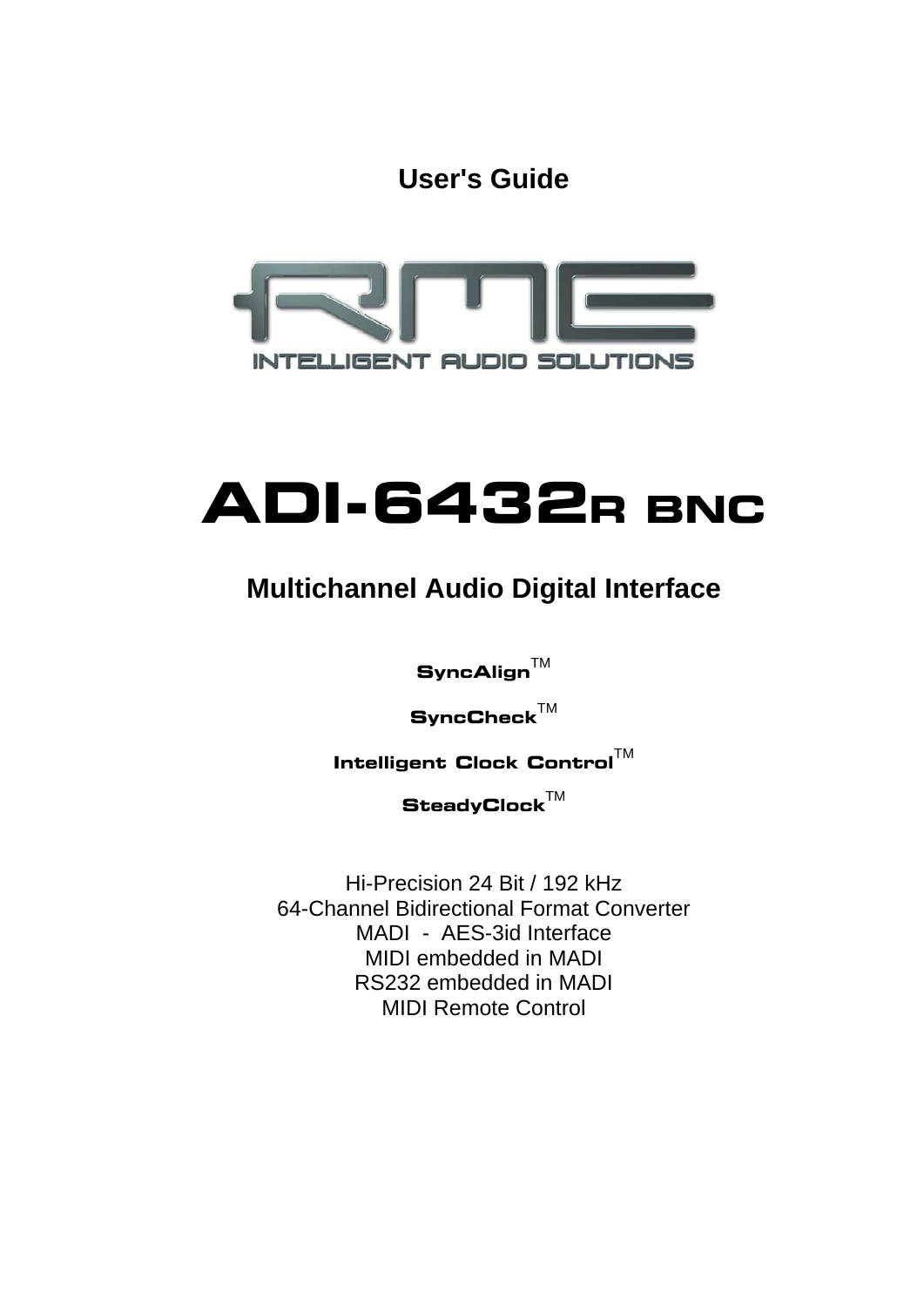| Þ              |                |                                               |
|----------------|----------------|-----------------------------------------------|
|                |                |                                               |
| Þ              | <b>General</b> |                                               |
| 1              |                |                                               |
| $\overline{2}$ |                |                                               |
| 3              |                | Brief Description and Characteristics 6       |
| 4              |                | <b>First Usage - Quick Start</b>              |
|                | 4.1            |                                               |
|                | 4.2            |                                               |
| 5              |                |                                               |
| 6              |                |                                               |
| 7              |                |                                               |
|                |                |                                               |
|                |                |                                               |
| Þ              |                | <b>Usage and Operation</b>                    |
| 8              |                | <b>Front Panel Controls</b>                   |
|                | 8.1            |                                               |
|                | 8.2            |                                               |
|                | 8.3            |                                               |
|                | 8.4            |                                               |
|                | 8.5            |                                               |
| 9              |                | <b>Inputs</b>                                 |
|                | 9.1            |                                               |
|                | 9.2            |                                               |
| 10             |                | <b>Outputs</b>                                |
|                | 10.1           |                                               |
|                | 10.2           |                                               |
| 11             |                | <b>Word Clock</b>                             |
|                | 11.1           |                                               |
|                |                | 11.2 Technical Description and Background  19 |
|                | 11.3           |                                               |
|                | 12             | <b>MIDI and RS232</b>                         |
|                | 12.2           |                                               |
|                | 12.3           |                                               |
|                | 124            | RS232<br>23                                   |
| 13             |                | <b>Application Examples</b>                   |
|                | 13.1           |                                               |
|                | 13.2           |                                               |
|                | 13.3           |                                               |
|                | 13.4           |                                               |
|                | 13.5           |                                               |
|                |                |                                               |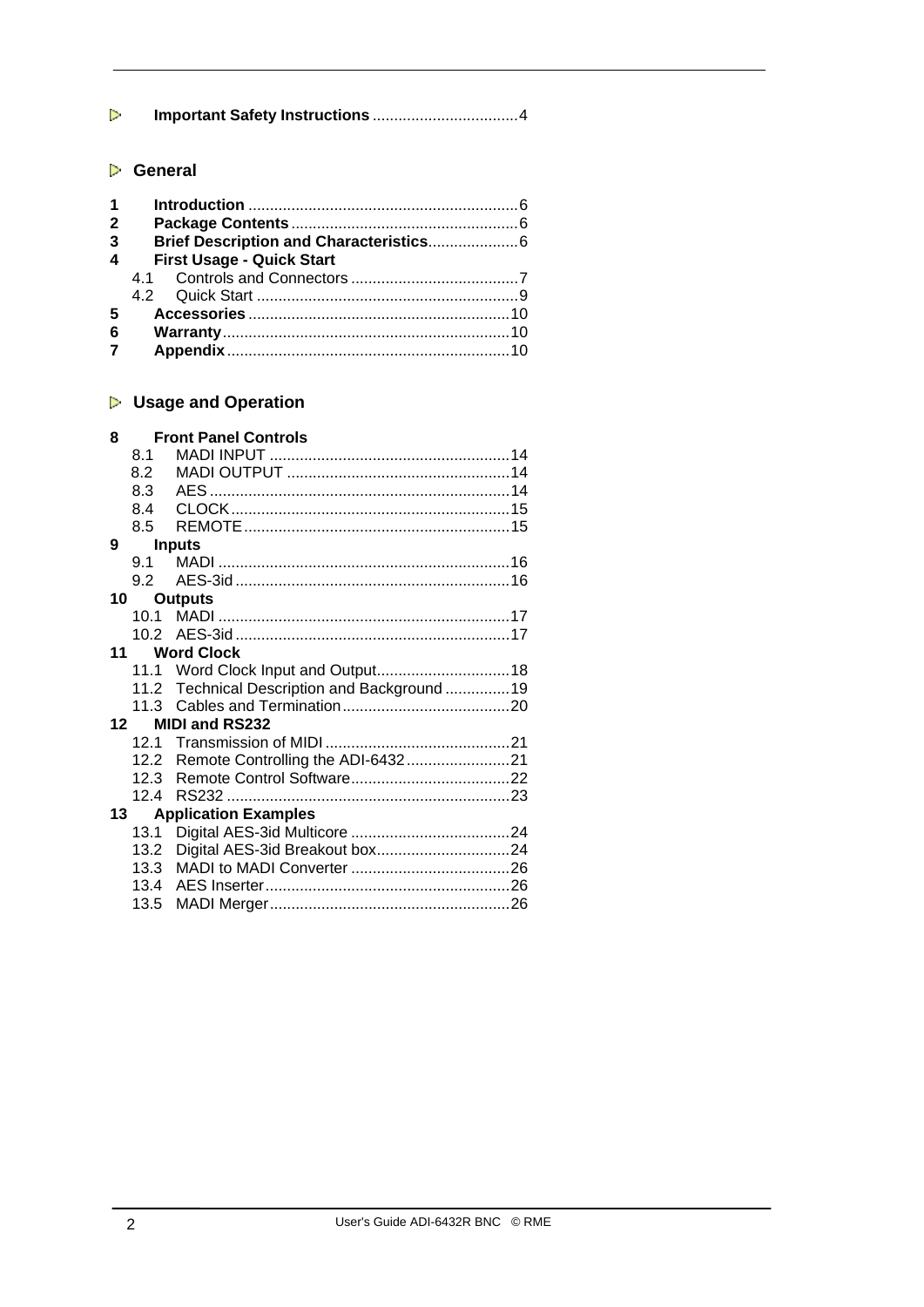#### **Technical Reference**

| 14.1 |                                                                                                                                                                                               |
|------|-----------------------------------------------------------------------------------------------------------------------------------------------------------------------------------------------|
| 14.2 |                                                                                                                                                                                               |
| 14.3 |                                                                                                                                                                                               |
| 14.4 |                                                                                                                                                                                               |
| 14.5 |                                                                                                                                                                                               |
| 14.6 |                                                                                                                                                                                               |
| 14.7 |                                                                                                                                                                                               |
| 14.8 |                                                                                                                                                                                               |
| 15   |                                                                                                                                                                                               |
|      |                                                                                                                                                                                               |
|      |                                                                                                                                                                                               |
|      |                                                                                                                                                                                               |
|      |                                                                                                                                                                                               |
| 16   |                                                                                                                                                                                               |
| 17   |                                                                                                                                                                                               |
|      |                                                                                                                                                                                               |
|      |                                                                                                                                                                                               |
|      |                                                                                                                                                                                               |
| 17.4 |                                                                                                                                                                                               |
|      | <b>14 Technical Specifications</b><br><b>Technical Background</b><br>15.2 Lock, SyncCheck and SyncAlign 34<br><b>MIDI Implementation Chart</b><br>17.3 MADI Input State - Redundancy Mode  38 |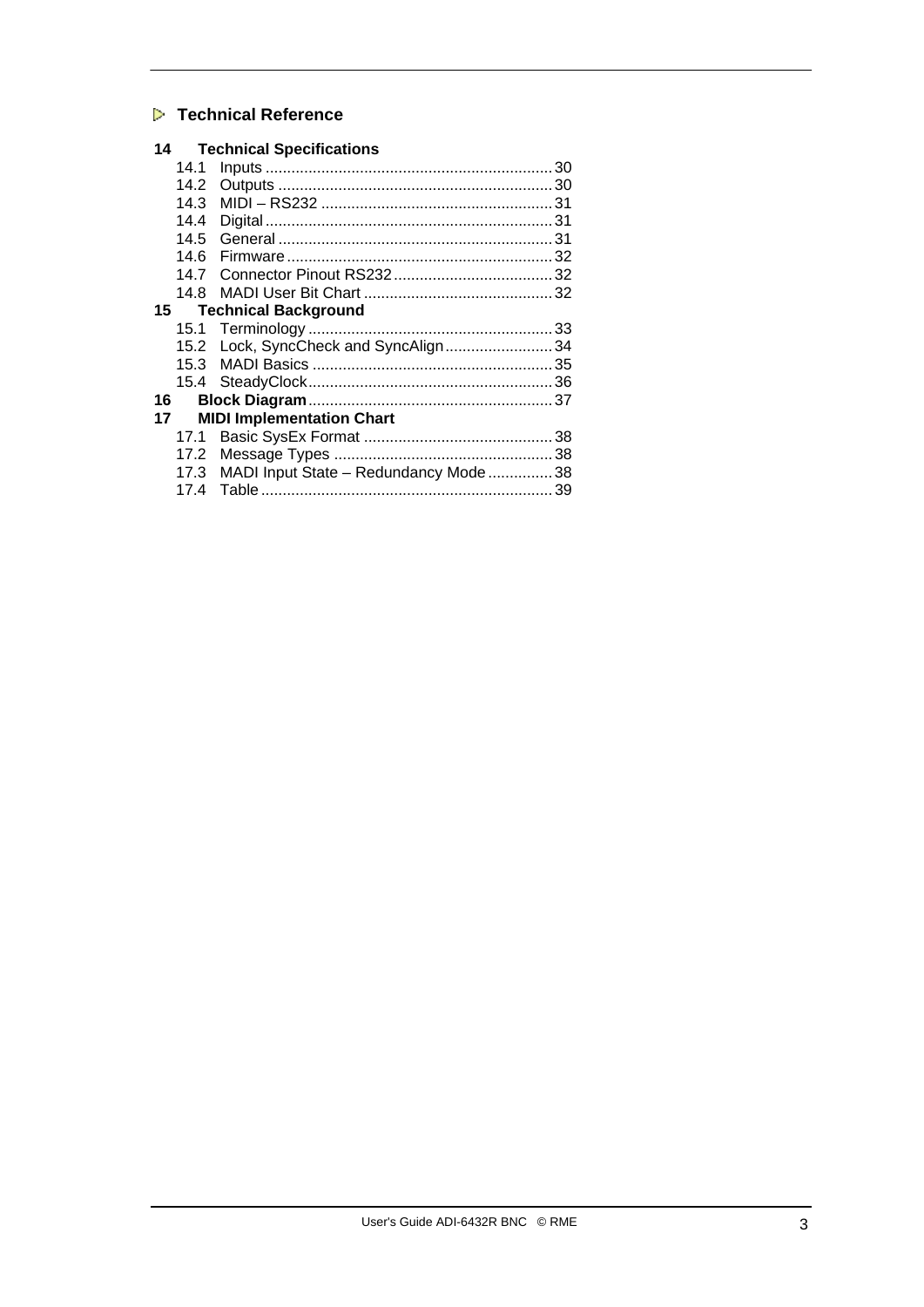#### **Important Safety Instructions**



#### **ATTENTION! Do not open chassis – risk of electric shock**

The unit has non-isolated live parts inside. No user serviceable parts inside. Refer service to qualified service personnel.



#### **Mains**

- The device must be earthed never use it without proper grounding
- Do not use defective power cords
- Operation of the device is limited to the manual
- Use same type of fuse only



To reduce the risk of fire or electric shock do not expose this device to rain or moisture. Prevent moisture and water from entering the device. Never leave a pot with liquid on top of the device. Do not use this product near water, i. e. swimming pool, bathtub or wet basement. Danger of condensation inside – don't turn on before the device has reached room temperature.



#### **Installation**

Surface may become hot during operation – ensure sufficient ventilation. Avoid direct sun light and do not place it near other sources of heat, like radiators or stoves. When mounting in a rack, leave some space between this device and others for ventilation.



Unauthorized servicing/repair voids warranty. Only use accessories specified by the manufacturer.



Read the manual completely. It includes all information necessary to use and operate this device.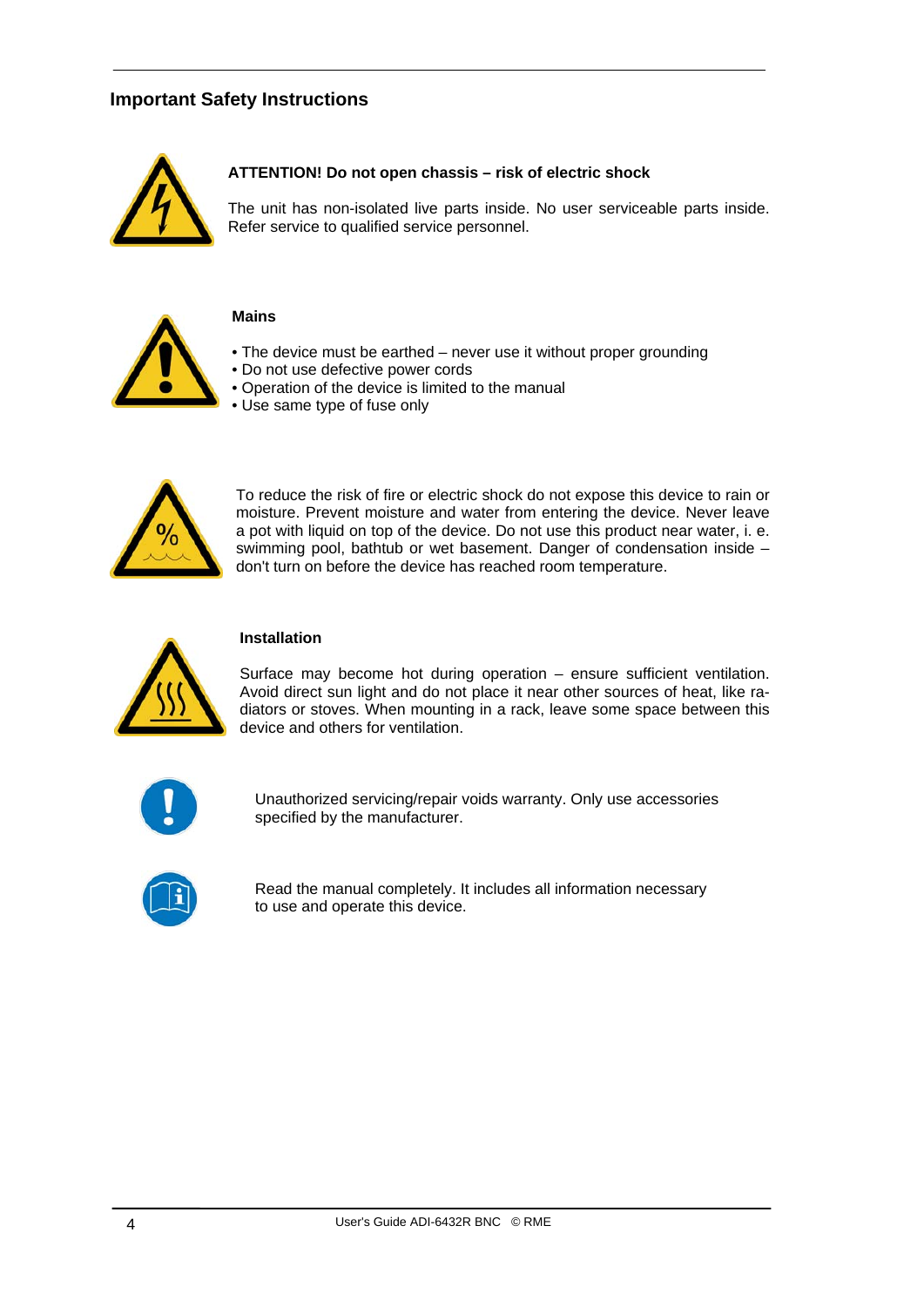**User's Guide**



## **ADI-6432R BNC**

 **General**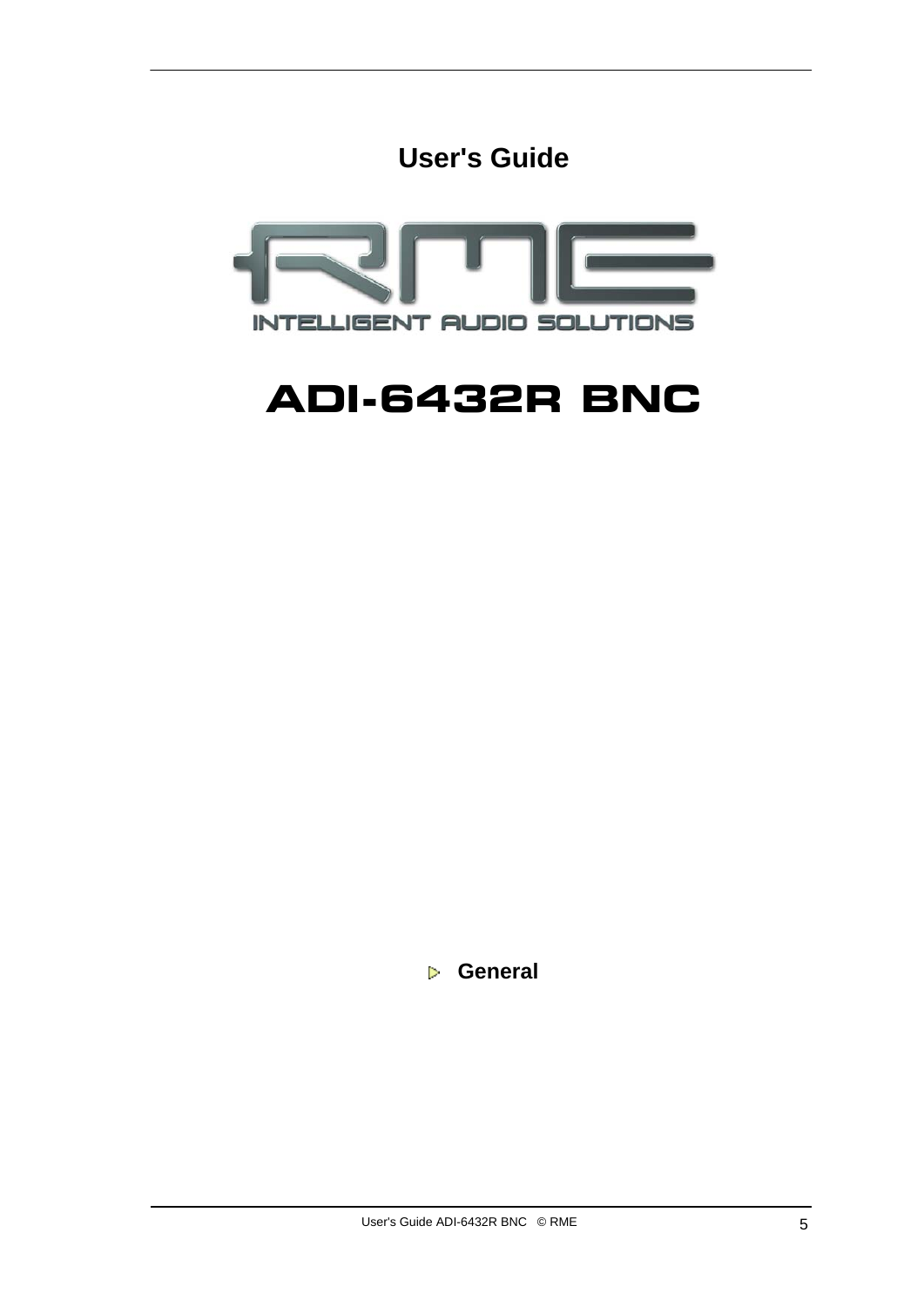#### **1. Introduction**

With the ADI-6432R BNC you have an incredibly versatile digital interface to your supply. From small project studios to broadcast and television, this *Advanced Digital Interface* is the perfect solution for many tasks.

As a consequent continuation of RME's world-wide successful ADI series, the 6432 also contains elaborate technology and the latest integrated circuits. In a few words: The ADI-6432R BNC is a uniquely powerful and high-quality device, which will excite you even after many years of operation.

#### **2. Package Contents**

Please check that the package contains each of the following:

- ADI-6432R BNC
- Manual
- Power cord

#### **3. Brief Description and Characteristics**

The ADI-6432 consists of two digital format converters in reference quality, in a standard 19" box with 2 unit height. The compact device has numerous extraordinary features like Intelligent Clock Control (ICC), SyncCheck, SyncAlign, SteadyClock, MIDI over MADI, RS232 over MADI, and remote control via MADI and MIDI.

All of the ADI-6432 I/Os support 192 kHz/24 bit. The format conversion between MADI and AES/EBU operates in both directions at the same time. LEDs of different colours show the present state of incoming and outgoing signals and of the internal processing in a clear way.

The unique Intelligent Clock Control (ICC) allows for a flexible use with internal clock (44.1 up to 192 kHz), external word clock or the digital input signals. These options are intelligently coupled in a way typical for RME, and easy to apply thanks to a clear and easily understandable display of the Lock and Sync states.

The ADI-6432 transmits both MIDI and RS232 invisibly within the MADI data stream, maintaining full compatibility. The unit can also be remote controlled via MIDI.

The ADI-6432R BNC has two separated, simultaneously operating power supplies. It can be connected to two different power sources at the same time, enabling a redundancy mode of the power supply. If one of the internal or external power sources fails the unit continues to work without any interruption.

To activate this mode both IEC receptacles have to be connected to different power sources, and both power supplies have to be switched on at the front of the unit, so that both POWER LEDs light up.

The power consumption of the unit in redundancy mode is increased by only a few Watts, caused by the limited efficiency (internal loss) of each single power supply.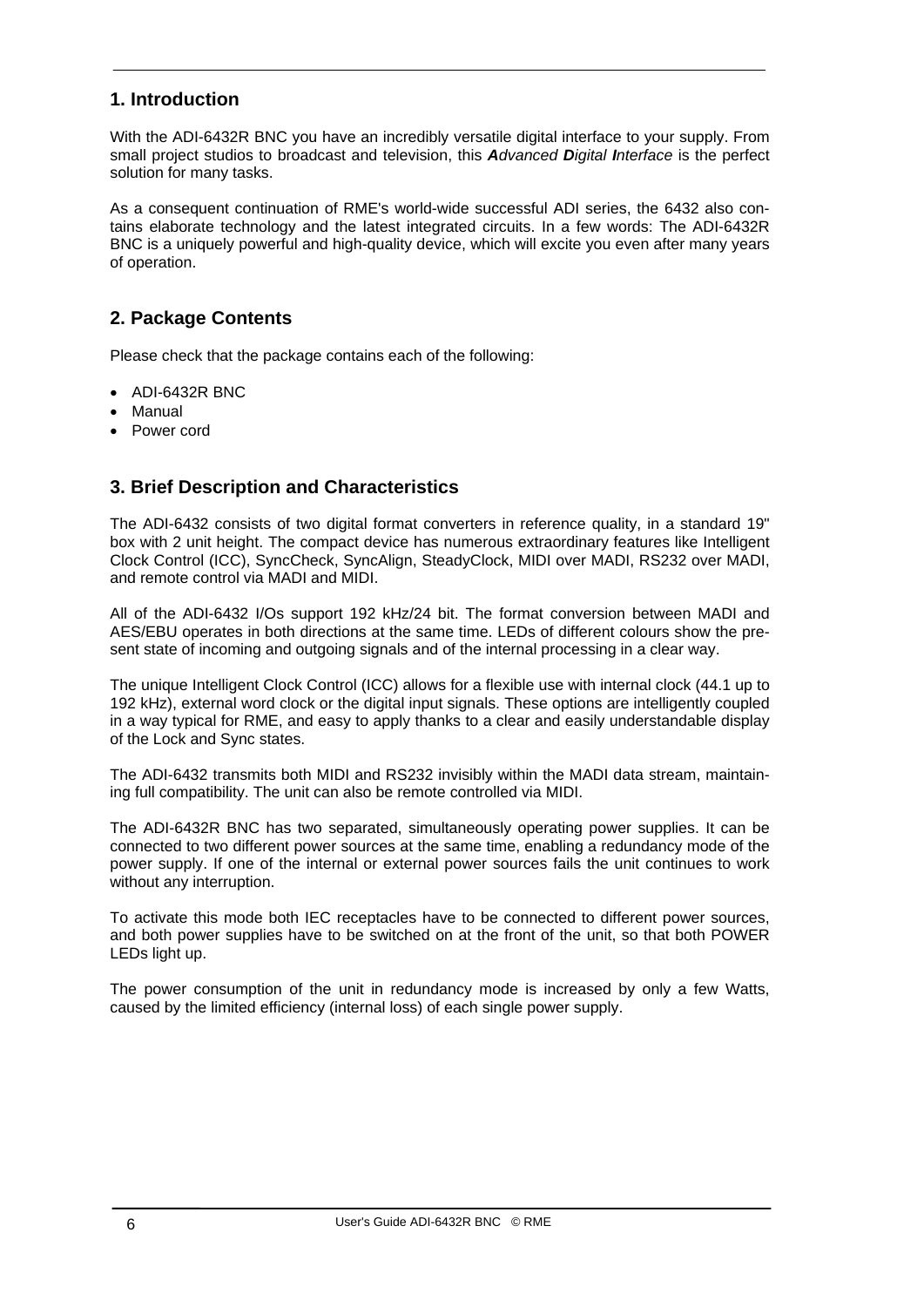#### **4. First Usage – Quick Start**

#### **4.1 Controls and Connectors**

The front of the ADI-6432 features nine buttons with 31 LEDs, and an extensive Status Display including 97 more LEDs.

**MADI INPUT** determines the current input for the MADI signal (optical/coaxial). The state of the input signal is shown in the STATE section (ERROR, 64-channel mode and 96k frame format) and also in the big LED display in detail.



**AES INPUT** displays the basic state of the AES input signal: ERROR, Double Speed and Quad Speed. The big LED display, **AES INPUT STATE**, shows the presence of a valid input signal separately for each AES input. RME's exclusive *SyncCheck* indicates via flashing LEDs if one of these inputs is locked, but not synchronous to the chosen clock reference.

**WORD INPUT** displays the basic state of the word clock input signal: ERROR, Double Speed and Quad Speed. Note that these LEDs are only active when word has been chosen as clock reference.



In the **CLOCK SECTION** the current clock reference and frequency multiplier is chosen.

**MADI OUTPUT** is used to configure the MADI output as 56/64 channel or 48k/96k frame format.

**REMOTE** defines the source for MIDI remote control operation (MADI or DIN jack).

**MIDI INPUT** indicates received MIDI data from the 5-pin DIN input or the MADI input.

**COM** indicates serial data being received or transmitted via the COM connector.

**LOCK KEYS** allows to switch off all buttons. This way the ADI-6432 can be secured against accidental operating errors.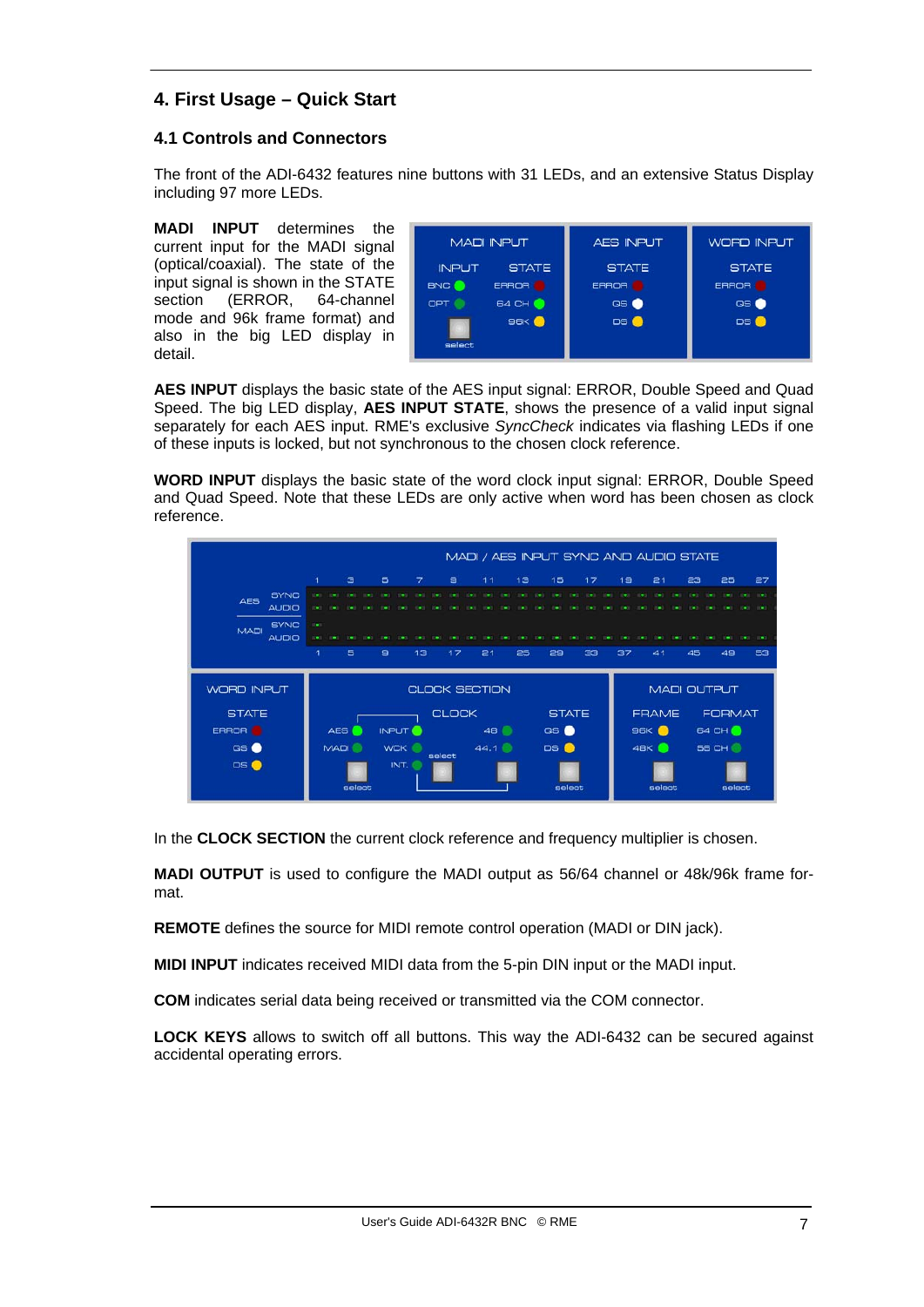The rear of the ADI-6432R BNC provides the following connections: 64 BNC connectors (AES-3id I/O), two MADI optical, two MADI coaxial (BNC), two word clock (BNC), two MIDI (5-pin DIN), one RS232 (D-Sub), and two mains power.

**MADI I/O optical**: Standard MADI ports.

**MADI I/O koaxial** (BNC): Standard MADI ports.

**AES-3id** (64 x BNC): Each of the 64 BNC sockets transfers 2 channels of digital audio each.

**WORD IN** (BNC): A push switch allows to activate internal termination (75 Ohms).

**WORD OUT** (BNC): Standard word clock output.

**MIDI I/O** (5 pin DIN): MIDI input and output via 5-pin DIN jacks. Used for transmission of MIDI data via MADI, and for remote control of the ADI-6432.

**COM** (9 pin D-sub): Serial interface for data transmission via MADI.



**IEC receptacle** for power connection. The specially developed, internal hi-performance switch mode power supply makes the ADI-6432 operate in the range of 100V to 240V AC. It is shortcircuit-proof, has an integrated line-filter, is fully regulated against voltage fluctuations, and suppresses mains interference.

The **ADI-6432R BNC** uses two identical, complete power supplies, which operate simultaneously and in parallel. This allows for a redundant operation on the power side by connecting the second mains receptacle to a different power source. The unit will continue to operate without interruption if one of the power sources fails.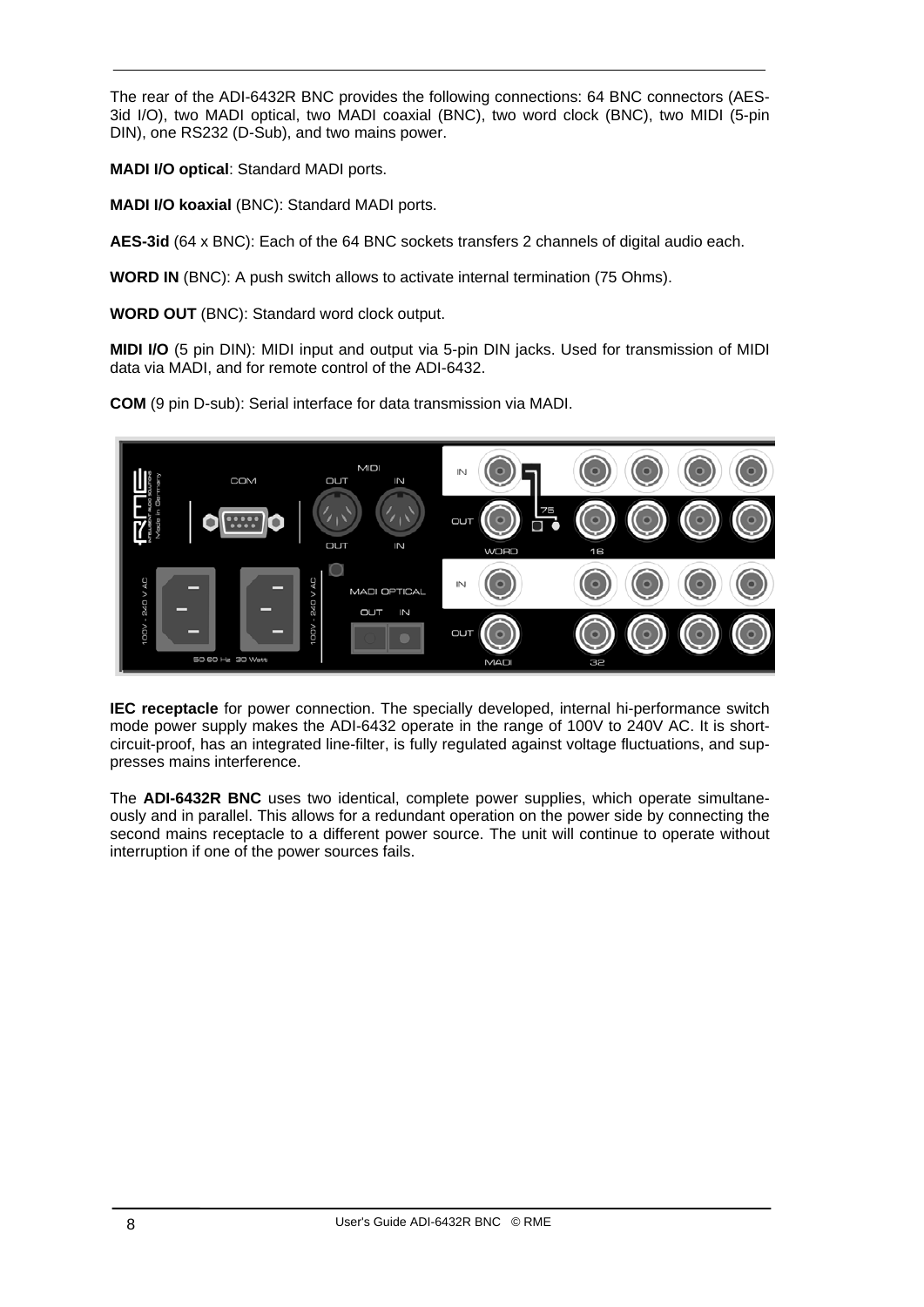#### **4.2 Quick Start**

Configuration starts with choosing the MADI input, BNC or optical.

The state of the input signal is displayed by a total of 38 LEDs. Shown are active input, automatic input selection, receiver state, Sync, 56 or 64 channel format, 48k frame or 96k frame, and audio data on a stereo basis. The Sync LED shows the synchronicity between input signal and external/internal clock, or between the active inputs.



In the AES INPUT STATE section, each of the 32 inputs has its own SYNC LED. One LED per (stereo) input indicates audio information within the data stream. An input signal in the range of 60 kHz to 100 kHz will turn the DS LED on. An input signal in the range of 162 kHz to 200 kHz will turn the QS LED on.

The source and frequency of the unit's clock is configured in the CLOCK SECTION. The buttons CLOCK let you step through the options external clock (AES, MADI, word) and internal clock (44.1 or 48 kHz). The button STATE sets the range for the internal, but also the external sample rate. Selecting DS will result in 88.2 and 96 kHz, selecting QS sets 176.4 and 192 kHz.



The MADI output signal can include 56 or 64 channels (FORMAT). The FRAME button switches the MADI output into native Double Speed mode (96K), in case internal or external clock allow this mode to be activated.

The ADI-6432 can be remote controlled by MIDI commands. The button REMOTE is used to select the source of the MIDI remote control commands, and also the destination for the ADI-6432's request replies. The standard MIDI ports or the MADI input and output can be chosen.

LOCK KEYS allows to switch off all buttons. This way the ADI-6432 can be secured against accidental operating errors.

The ADI-6432 remembers all settings before switching off, and sets them automatically when switching on the next time.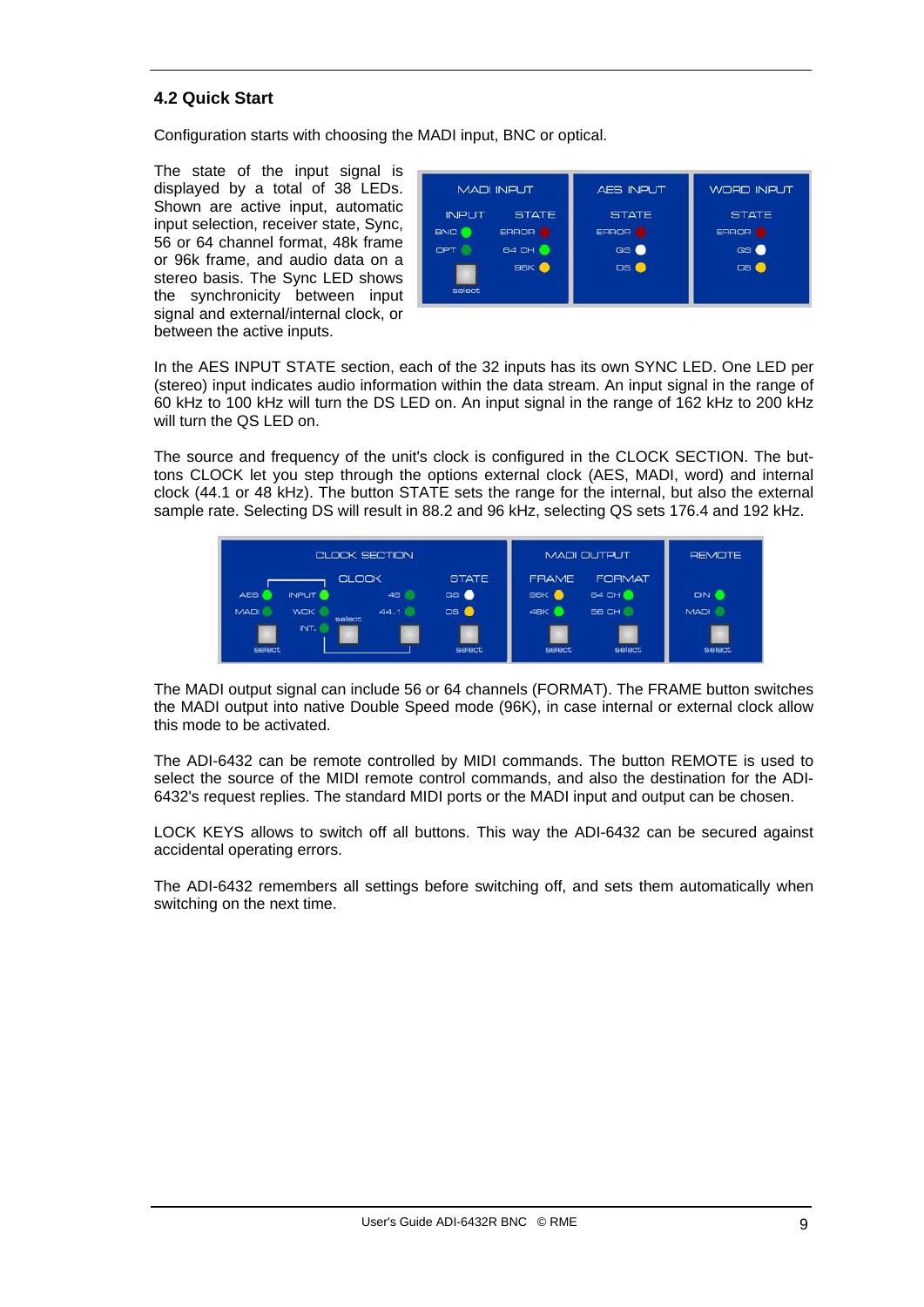#### **5. Accessories**

RME offers several optional components for the ADI-6432, for example MADI Optical Cable:

| <b>ONK0100</b>       | MADI Optical Network Cable, 1 m (3.3 ft)   |
|----------------------|--------------------------------------------|
| ONKD0300             | MADI Optical Network Cable, 3 m (9.9 ft)   |
| ONKD0600             | MADI Optical Network Cable, 6 m (19.8 ft)  |
| ONKD <sub>1000</sub> | MADI Optical Network Cable, 10 m (32.8 ft) |
| ONKD <sub>2000</sub> | MADI Optical Network Cable, 20 m (65.6 ft) |
| ONKD5000             | MADI Optical Network Cable, 50 m (164 ft)  |

#### **6. Warranty**

Each individual ADI-6432R BNC undergoes comprehensive quality control and a complete test at IMM before shipping. The usage of high grade components should guarantee a long and trouble-free operation of the unit.

If you suspect that your product is faulty, please contact your local retailer.

Audio AG grants a limited manufacturer warranty of 6 months from the day of invoice showing the date of sale. The length of the warranty period is different per country. Please contact your local distributor for extended warranty information and service. Note that each country may have regional specific warranty implications.

In any case warranty does not cover damage caused by improper installation or maltreatment replacement or repair in such cases can only be carried out at the owner's expense.

No warranty service is provided when the product is not returned to the local distributor in the region where the product had been originally shipped.

Audio AG does not accept claims for damages of any kind, especially consequential damage. Liability is limited to the value of the ADI-6432R BNC. The general terms of business drawn up by Audio AG apply at all times.

#### **7. Appendix**

RME news and further information can be found on our website:

http://www.rme-audio.com

Distributor: Audio AG, Am Pfanderling 60, D-85778 Haimhausen, Tel.: (49) 08133 / 91810

Manufacturer: IMM Elektronik GmbH, Leipziger Strasse 32, D-09648 Mittweida

#### **Trademarks**

All trademarks and registered trademarks belong to their respective owners. RME, Hammerfall and DIGICheck are registered trademarks of RME Intelligent Audio Solutions. ADI-6432, SteadyClock, SyncAlign, SyncCheck and Intelligent Clock Control (ICC) are trademarks of RME Intelligent Audio Solutions. S/MUX is copyright Sonorus.

Copyright © Matthias Carstens, 04/2011. Version 1.1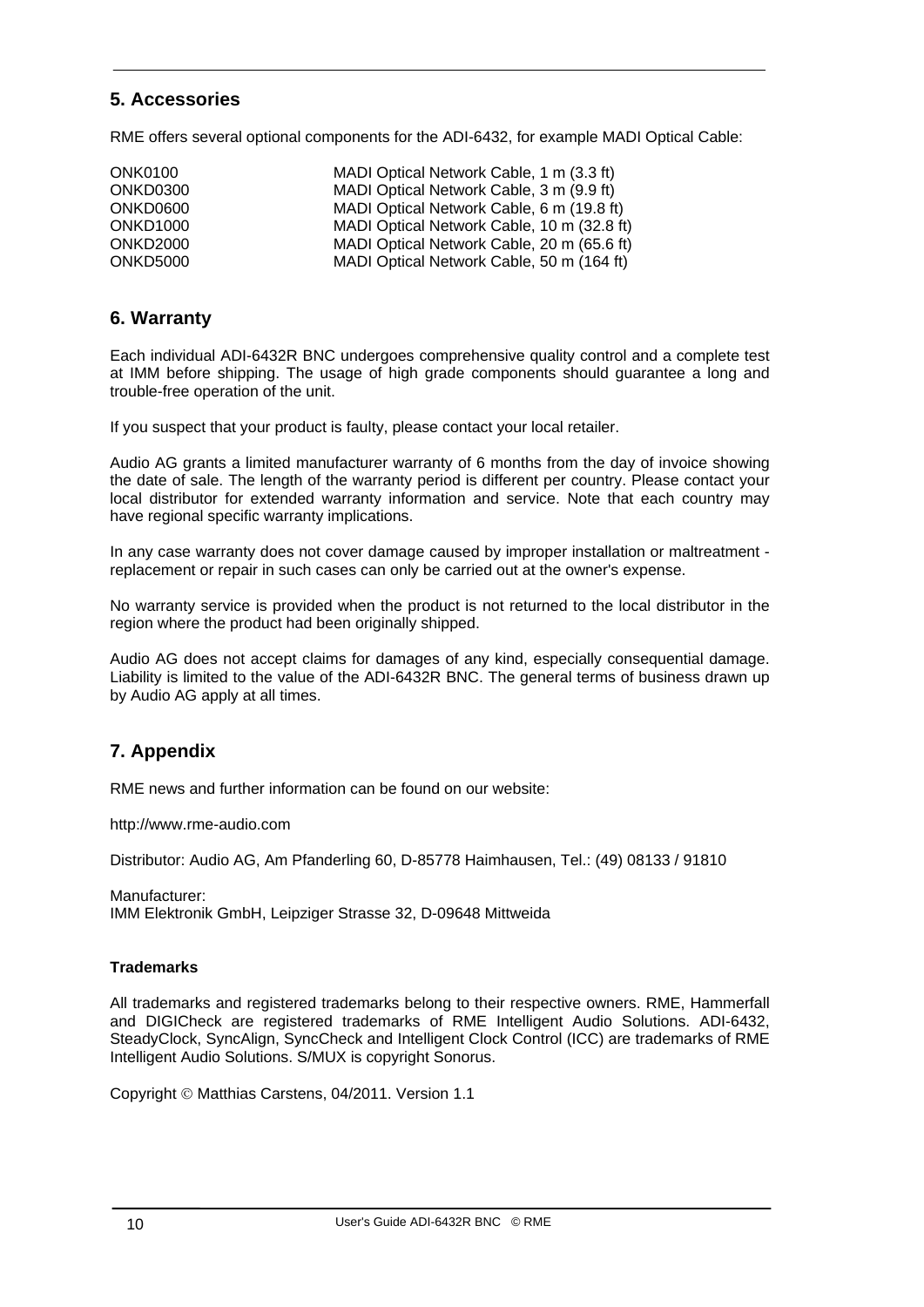All entries in this User's Guide have been thoroughly checked, however no guarantee for correctness can be given. RME cannot be held responsible for any misleading or incorrect information provided throughout this manual. Lending or copying any part or the complete manual or its contents as well as the software belonging to it is only possible with the written permission from RME. RME reserves the right to change specifications at any time without notice.

#### **CE / FCC Compliance**

#### **CE**

This device has been tested and found to comply with the limits of the European Council Directive on the approximation of the laws of the member states relating to electromagnetic compatibility according to RL2004/108/EG, and European Low Voltage Directive RL2006/95/EG.

#### **FCC**

This equipment has been tested and found to comply with the limits for a Class B digital device, pursuant to Part 15 of the FCC Rules. These limits are designed to provide reasonable protection against harmful interference in a residential installation. This equipment generates, uses, and can radiate radio frequency energy and, if not installed and used in accordance with the instructions, may cause harmful interference to radio communications. However, there is no guarantee that interference will not occur in a particular installation. If this equipment does cause harmful interference to radio or television reception, which can be determined by turning the equipment off and on, the user is encouraged to try to correct the interference by one or more of the following measures:

- Reorient or relocate the receiving antenna.

- Increase the separation between the equipment and receiver.

- Connect the equipment into an outlet on a circuit different from that to which the receiver is connected.

- Consult the dealer or an experienced radio/TV technician for help.

#### **RoHS**

This product has been soldered lead-free and fulfils the requirements of the RoHS directive.

#### **ISO 9001**

This product has been manufactured under ISO 9001 quality management. The manufacturer, IMM Elektronik GmbH, is also certified for ISO 14001 (Environment) and ISO 13485 (medical devices).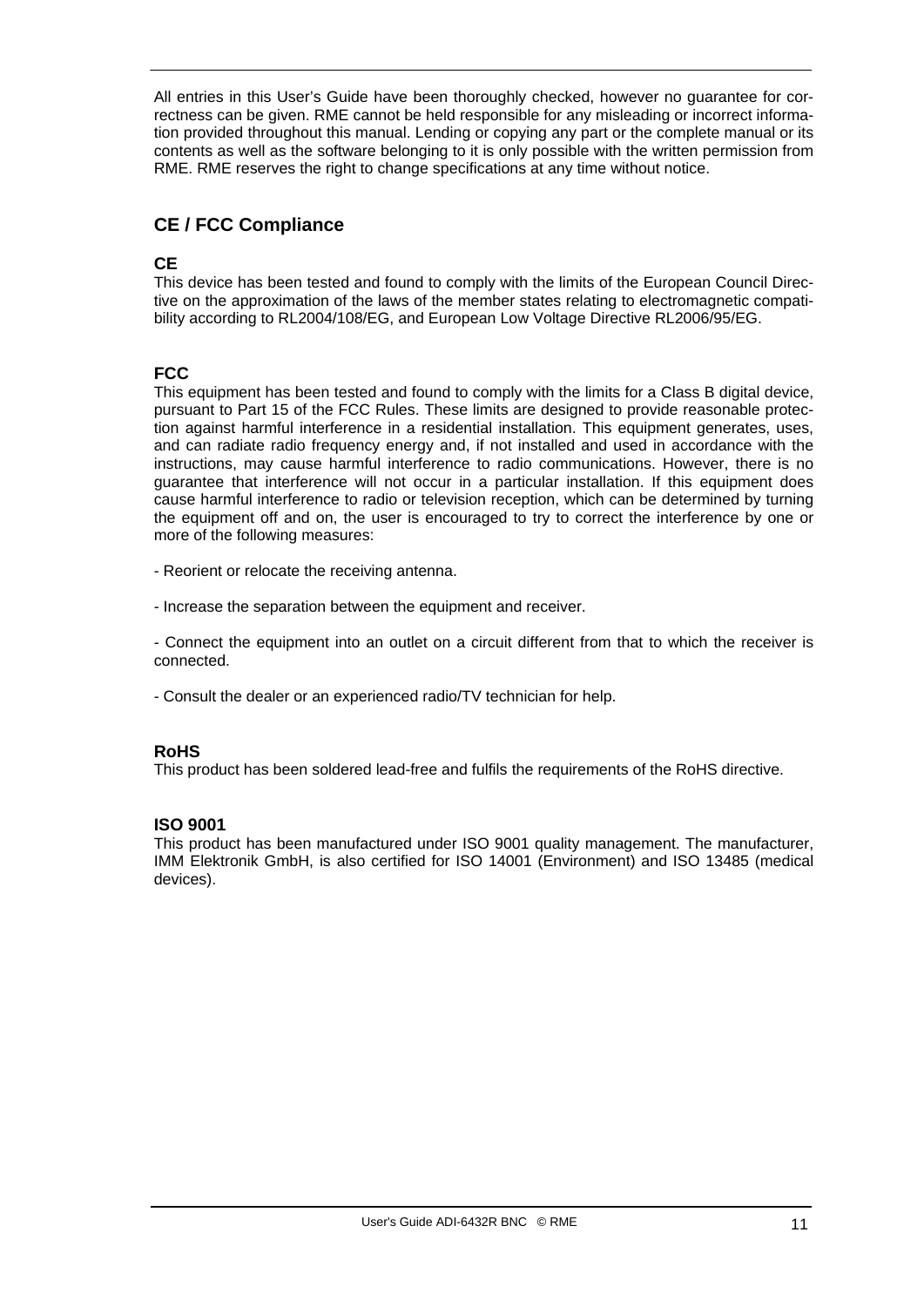#### **Note on Disposal**

According to the guide line RL2002/96/EG (WEEE – Directive on Waste Electrical and Electronic Equipment), valid for all european countries, this product has to be recycled at the end of its lifetime.

In case a disposal of electronic waste is not possible, the recycling can also be done by IMM Elektronik GmbH, the manufacturer of the ADI-6432.

For this the device has to be sent **free to the door** to:

 IMM Elektronik GmbH Leipziger Straße 32 D-09648 Mittweida **Germany** 

Shipments not prepaid will be rejected and returned on the original sender's costs.

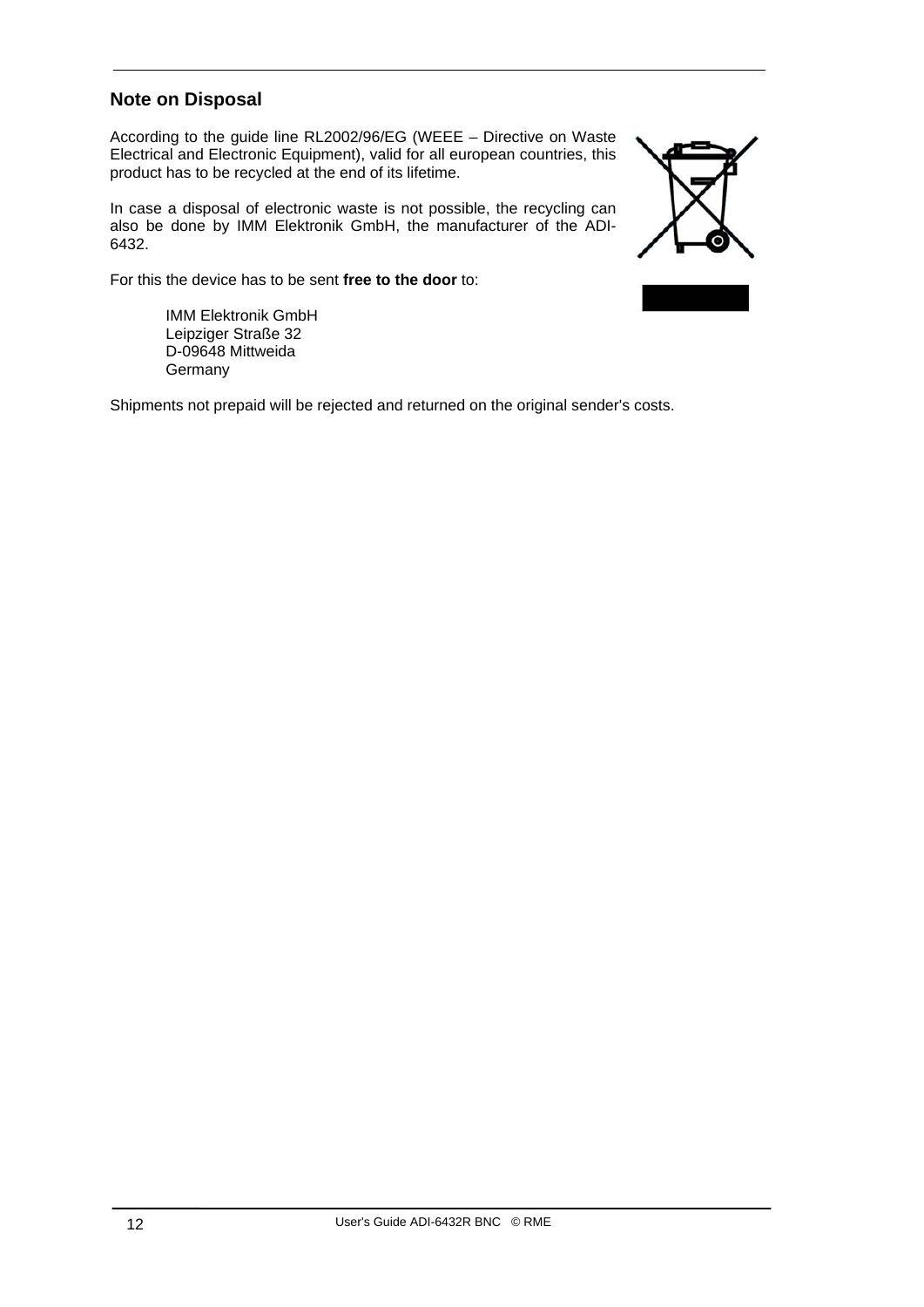**User's Guide**



## **ADI-6432R BNC**

 **Usage and Operation**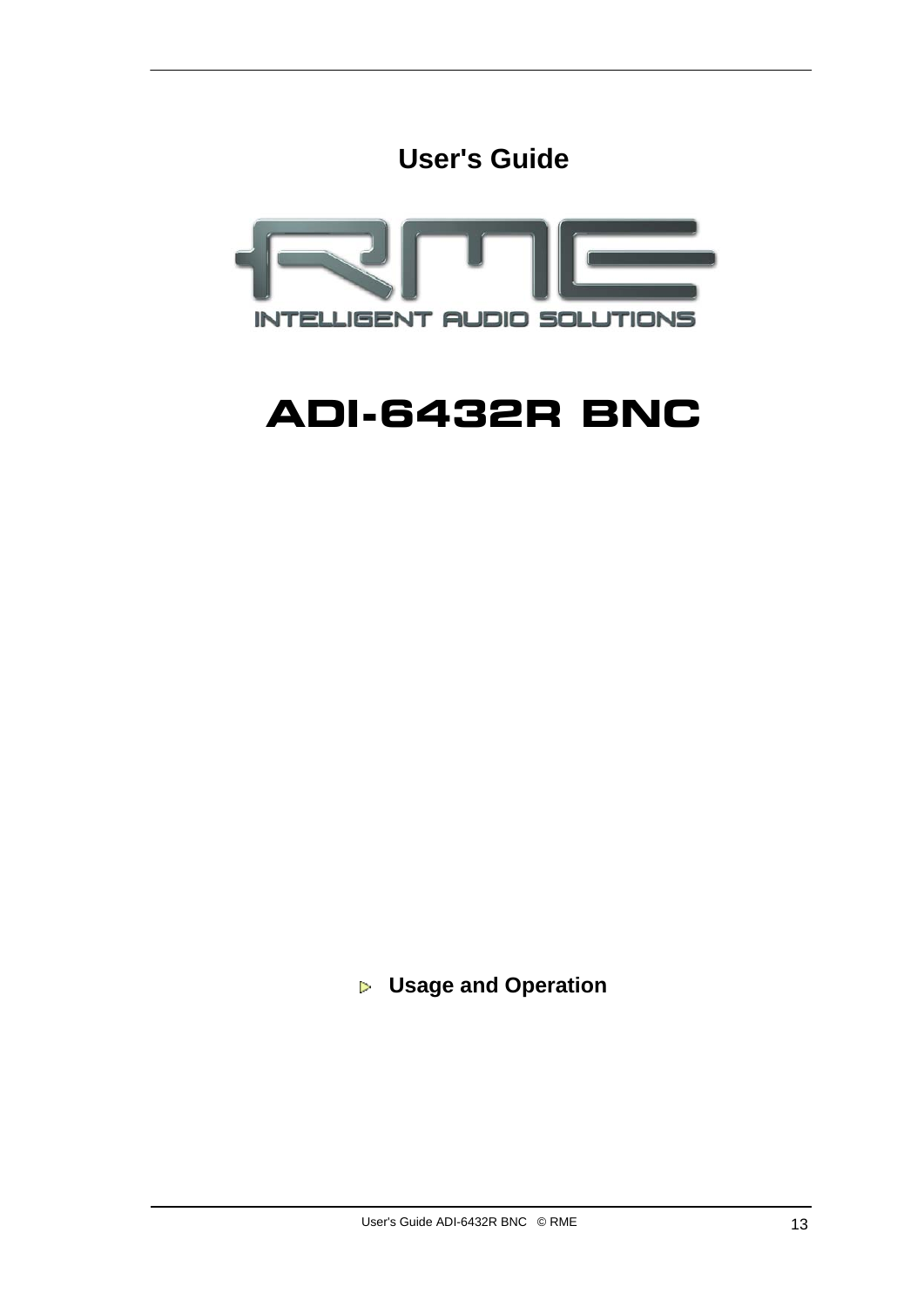#### **8. Front panel Controls**

#### **8.1 MADI INPUT**

The button INPUT sets the input to optical or coaxial. The section INPUT STATE helps to avoid errors caused by wrong, missing or not correctly connected inputs, and makes handling the digital MADI format much easier. A total of 38 LEDs display the state of the current input signal.

The SYNC LED lights up as soon as a valid signal is present at the input. An un-synchronous input signal will be signalled by flashing of the SYNC LED. A missing or invalid input signal will cause the ERROR LED to light up.

Audio data present in the input channels is signalled by one AUDIO LED per stereo channel. The green LED is lit as soon as one of the channels of a 2-channel block contains audio data, that is no longer digital zero.

64-channel and 96k frame format are displayed by one LED each. With those LEDs off, the input signal is 56-channel and 48k frame format.

#### **8.2 MADI OUTPUT**

The buttons FRAME and FORMAT configure the MADI output signal as follows:

FRAME: 48k or 96k frame. 48k frame can be used with Single, Double and Quad Speed. 96k frame is limited to the range 64 kHz to 96 kHz (Double Speed).

FORMAT: 56-channel or 64-channel format.

#### **8.3 AES**

The INPUT STATE of the 32 inputs is displayed by a total of 67 LEDs.

Each input has its own SYNC LED. If a valid input signal is applied, SyncCheck is active automatically. SyncCheck takes the chosen clock (internal, external, etc.) as reference and compares it with the input clocks. Inputs which are not synchronous will be signalled by flashing of the corresponding SYNC LED.

An AES or SPDIF signal in the range of 60 kHz to 100 kHz will turn the DS (Double Speed) LED on. An AES/EBU or SPDIF signal in the range of 162 kHz to 200 kHz will turn the QS (Quad Speed) LED on.

The AUDIO LEDs light up as soon as the digital signal carries information other than digital zero. The channel doesn't matter. So there is only one channel of audio information necessary for the LED to light up. The amount of level is not indicated.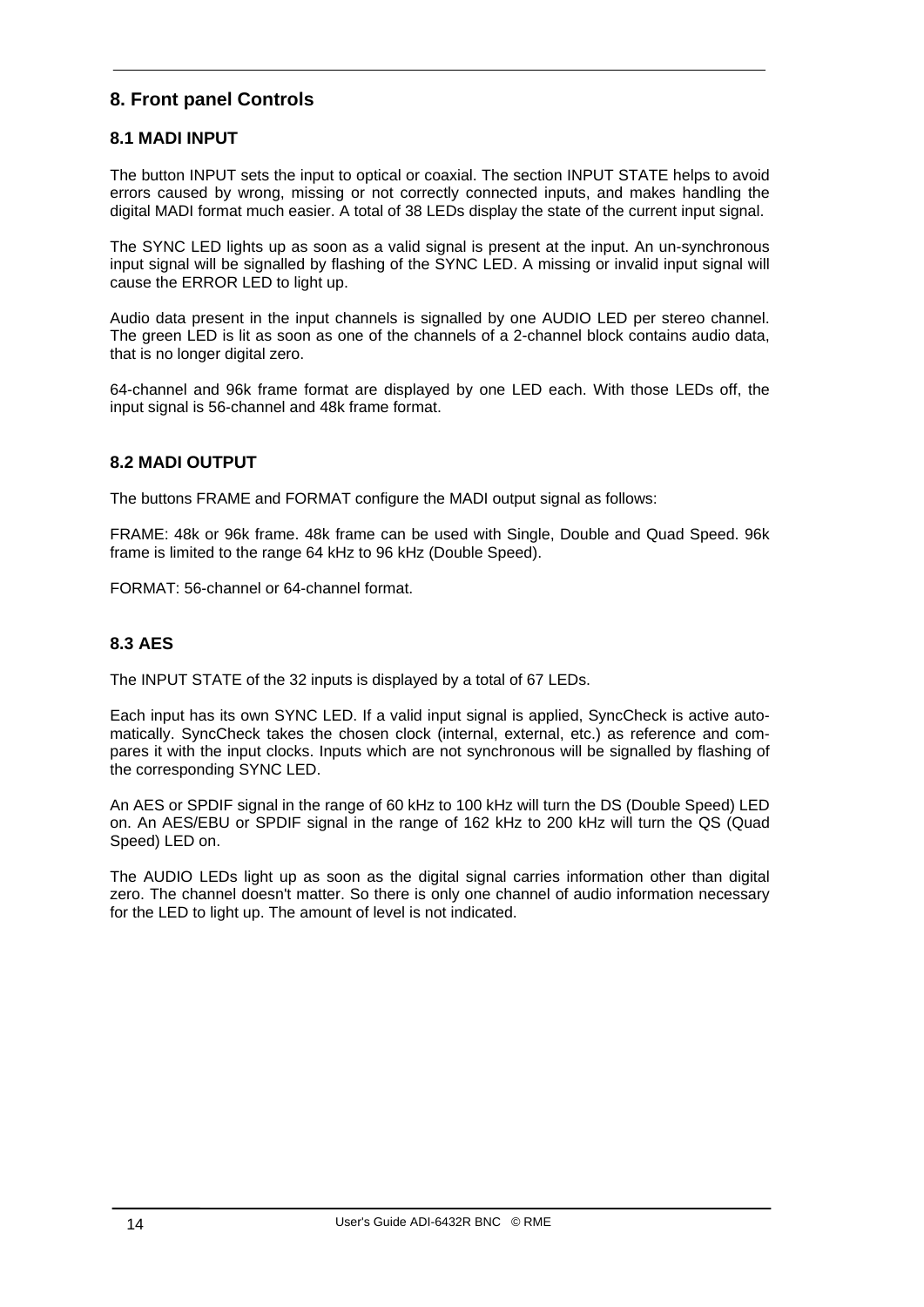#### **8.4 CLOCK**

The source and frequency of the unit's clock is configured in the CLOCK SECTION. The buttons CLOCK let you step through the options external clock (AES, MADI, word) and internal clock (44.1 or 48 kHz). The button STATE sets internal, but also the external sample rate to double or quadruple of the basic sample rate.

#### **AES, MADI, WCK (Slave Mode)**

Defines the corresponding input as clock reference. A missing or invalid clock source signal is indicated by flashing of the corresponding LED. In case of AES: the input with the lowest number receiving a valid AES signal is used as clock reference.

#### **44.1, 48 (Master Mode)**

Activates the internal clock at 44.1 kHz or 48 kHz. Using the button STATE a choice of DS gives 88.2 and 96 kHz, a choice of QS gives 176.4 and 192 kHz respectively.

*With a setting of 44.1 and 48 (internal clock) it is mandatory that the clock rate of the*  ๗ *sources is synchronous to the ADI-6432. Therefore the external device has to be synchronized to the ADI-6432's word clock out or MADI/AES out.*

The ADI-6432 thus has to be master, all devices connected to it slave. In order to avoid clicks and drop outs due to faulty or missing synchronicity, a special process called *SyncCheck* compares the incoming data and the ADI-6432's internal clock. The SYNC state is indicated by a flashing (error) or constantly lit (OK) LED.

The button STATE is used to configure the ADI-6432, and with this all of its outputs, to the frequency ranges Single Speed, Double Speed or Quad Speed.

#### **No LED (Single Speed)**

All outputs carry a signal in the range of 32 kHz up to 48 kHz.

#### **DS (Double Speed)**

AES outputs 1-16 carry a signal in the range of 64 kHz up to 96 kHz. MADI stays at no higher than 48 kHz, with the data transmitted in the S/MUX format. In case MADI OUTPUT has been set to 96k frame, the MADI output also uses 96 kHz.

#### **QS (Quad Speed)**

AES outputs 1-8 carry a signal in the range of 176.4 kHz up to 192 kHz. MADI stays at no higher than 48 kHz, with the data transmitted in the S/MUX4 format. Using the 96k frame mode with S/MUX data transmission is not supported.

#### **Follow Clock**

In this special mode the ADI-6432 follows the input clock of AES and Word automatically over all three ranges. So at 96 kHz the DS LED automatically lights up, at 192 kHz the QS LED. A manual configuration via the STATE button is no longer required. This function is deactivated for the MADI input, as the sample rate range of the MADI audio data can not be detected automatically.

Activation of Follow Clock: while the firmware version is shown press the CLOCK STATE button. Both LEDs DS/QS light up. Deactivation: same, both LEDs stay dark.

#### **8.5 REMOTE**

The button REMOTE is used to select the source of the MIDI remote control commands, and also the destination for the ADI-6432's request replies. The standard MIDI ports or the MADI input and output can be chosen.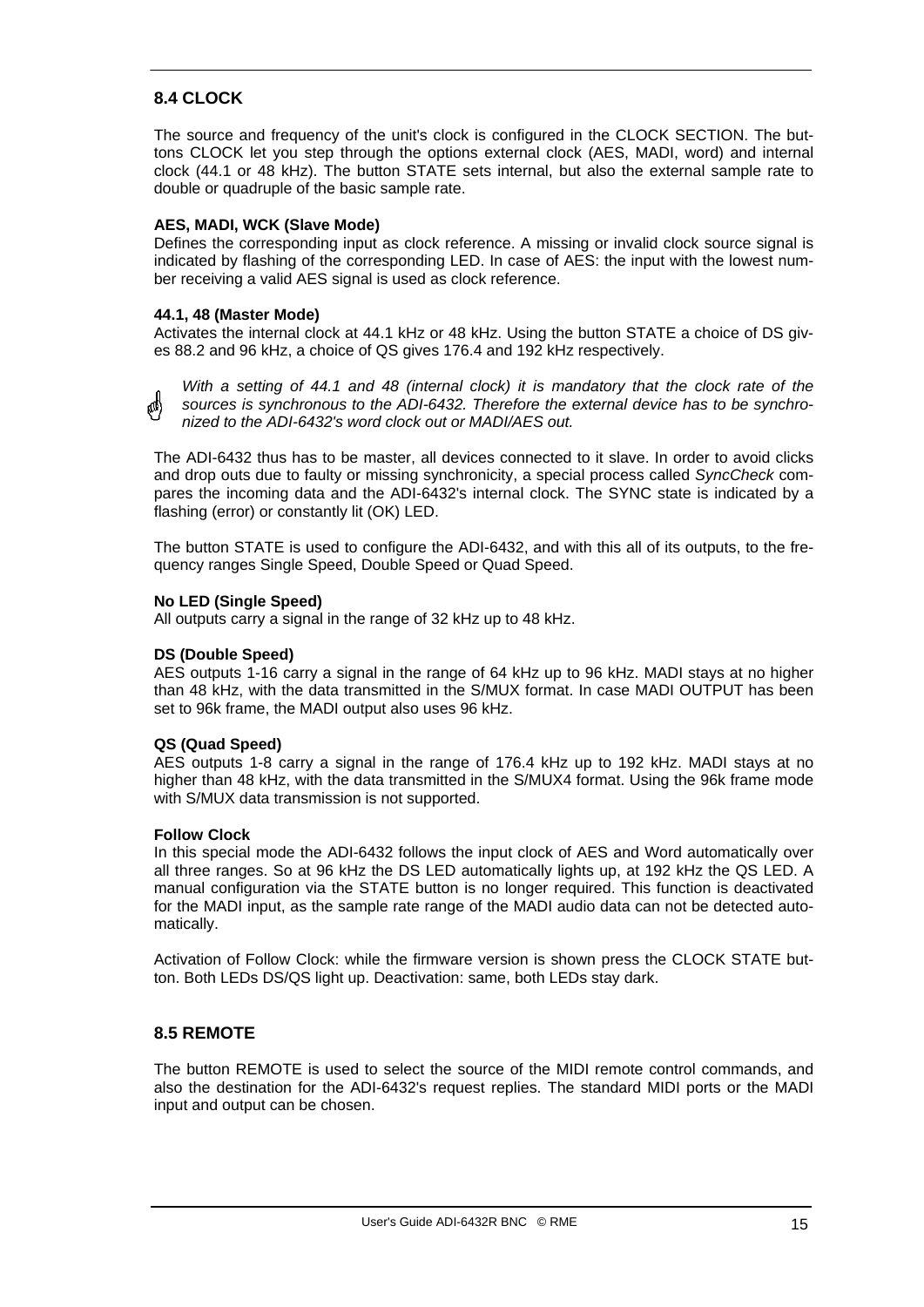#### **9. Inputs**

#### **9.1 MADI**

Both MADI inputs are located on the rear of the ADI-6432.

The BNC input's ground-free design is built according to AES10-1991. The input's impedance is 75 Ohm. It will operate without error from about 180 mVpp.

The optical input uses a FDDI (ISO/IEC 9413-3) compatible optical module, according to AES10-1991. More information can be found in chapter 15.4, MADI Basics.

The ADI-6432 includes automatic input selection. In case the current input signal fails, the unit switches to the other input immediately. This mode, called redundancy mode, offers improved safety against errors on the transmission line. Switching the inputs is done in about one second. The ADI-6432 displays redundancy operation by a blinking LED of the original input, while the input LED of the currently active input will be lit constantly.

#### **9.2 AES-3id**

The 32 AES-3id inputs are provided on the rear of the ADI-6432R BNC via eight 32 BNC connectors. Every input is transformer-coupled but not ground-free. The BNC sockets are connected to the housing (GND). Channel status and copy protection are being ignored.

The inputs can be used in any combination, e. g. it is sufficient to connect an input signal only to input 3. In slave mode, this input is automatically being used as clock source. If more than one signal is present, the one furthest left is being used as clock source, i. e. the active input with the lowest number.

The ADI-6432 supports single wire only, in the range of 32 kHz up to 192 kHz: a total of 64 channels, 2 channels per AES wire. The effective sample frequency equals the clock on the AES wire. In case a conversion from/to Single, Double and Quad Wire is required, the ADI-192 DD, an 8-channel universal sample rate and format converter, is highly recommended.

Note: In Double Speed mode only inputs 1-16 (channel 1-32) are operational, in Quad Speed mode inputs 1-8 (channel 1-16).

#### **Emphasis**

AES/EBU and SPDIF can contain an Emphasis information. Audio signals with Emphasis have a strong high frequency boost and thus require a high frequency attenuation on playback.

@!)

*An Emphasis indication gets lost! This information is neither passed on to the MADI output, nor to any of the AES outputs!*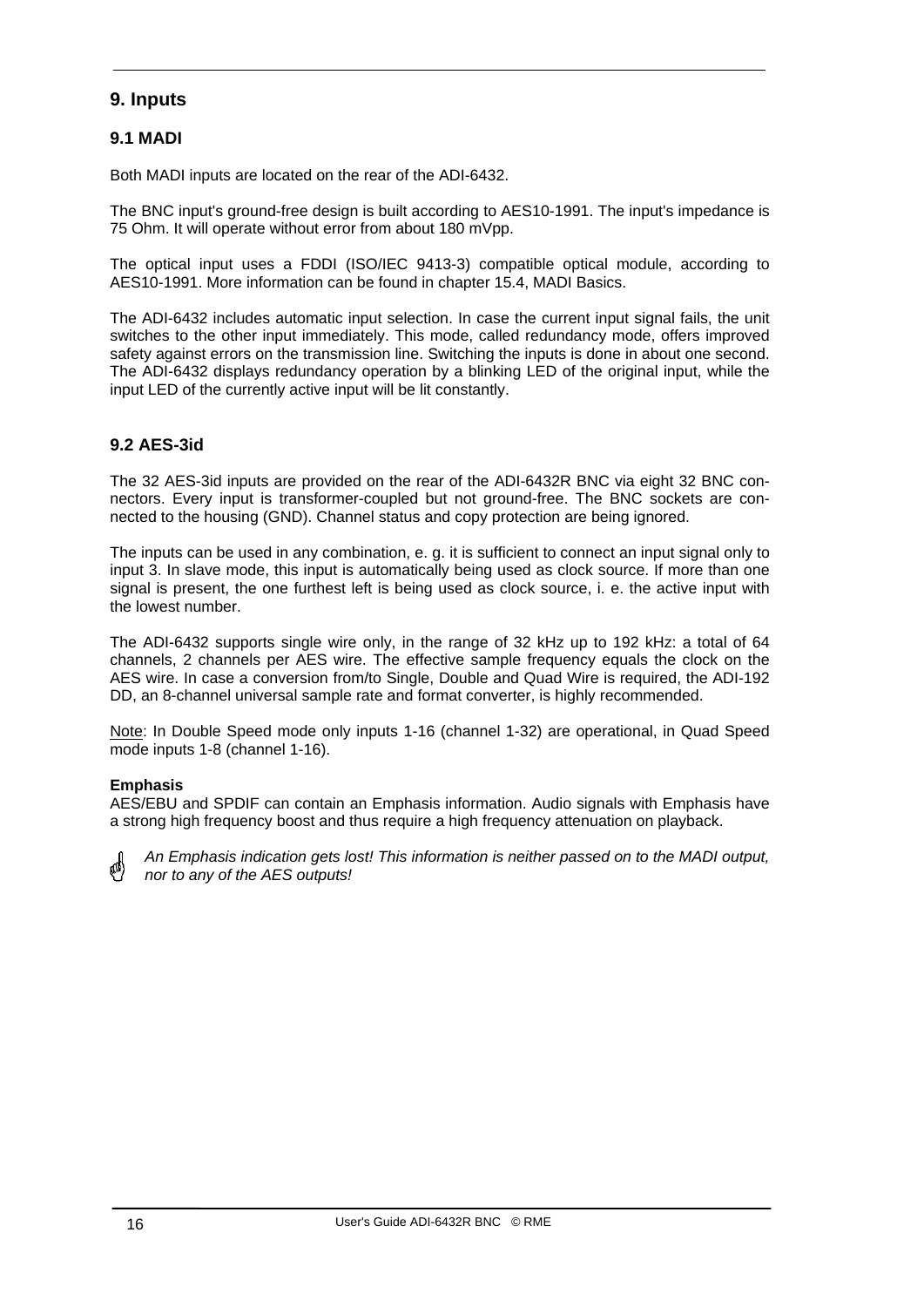#### **10. Outputs**

#### **10.1 MADI**

At the rear side of the ADI-6432 there are two MADI outputs. The BNC output is built according to AES10-1991. The output's impedance is 75 Ohm. The output voltage will be 600 mVpp when terminated with 75 Ohm.

The optical output uses a FDDI (ISO/IEC 9413-3) compatible optical module, according to AES10-1991. More information can be found in chapter 15.4, MADI Basics.

Basically the MADI signal includes up to 64 channels in AES format, and therefore also the according number of Channel Status data. For the ADI-6432's output these are predefined. Instead of the predefined data it is also possible to output the ones of the AES input channels. The **AES Transparent Mode** uses the Channel Status data of the uneven AES input channels for the corresponding left and right MADI output channel. The data of the right input channels are ignored. The User bits are passed-through unchanged. More details can be found in chapter 10.2.

#### **10.2 AES-3id**

The 32 AES-3id outputs are provided on the rear of the ADI-6432R BNC via 32 BNC connectors. Every output is transformer-coupled but not ground-free. The BNC sockets are connected to the housing (GND). The output's channel status coding has been implemented according to AES3-1992 Amendment 4:

- 32 kHz, 44.1 kHz, 48 kHz, 64 kHz, 88.2 kHz, 96 kHz, 176.4 kHz, 192 kHz according to the current sample rate
- Audio use, No Copyright, Copy permitted, Format Professional
- Category General, Generation not indicated
- 2-Channel, No Emphasis
- Aux Bits Audio use, 24 Bit
- Origin: 6432

Instead of this predefined coding it is also possible to output the data of the MADI input channels. The **AES Transparent Mode** uses the Channel Status Data of the uneven MADI input channels for the corresponding AES stereo output. The data of the right input channels are ignored. The User bits are passed-through unchanged.

Note: In this mode the function *MIDI/Serial/Remote via MADI* is deactivated. The device can still be remote controlled via the DIN jacks.

Activation of the AES Transparent mode: during power-on press and hold the button CLOCK AES – the CLOCK AES LED lights up. Deactivation: during power-on press and hold the button REMOTE – the REMOTE DIN LED lights up.

The currently active mode is shown during display of the firmware version (after switching on the unit) by the LEDs mentioned above.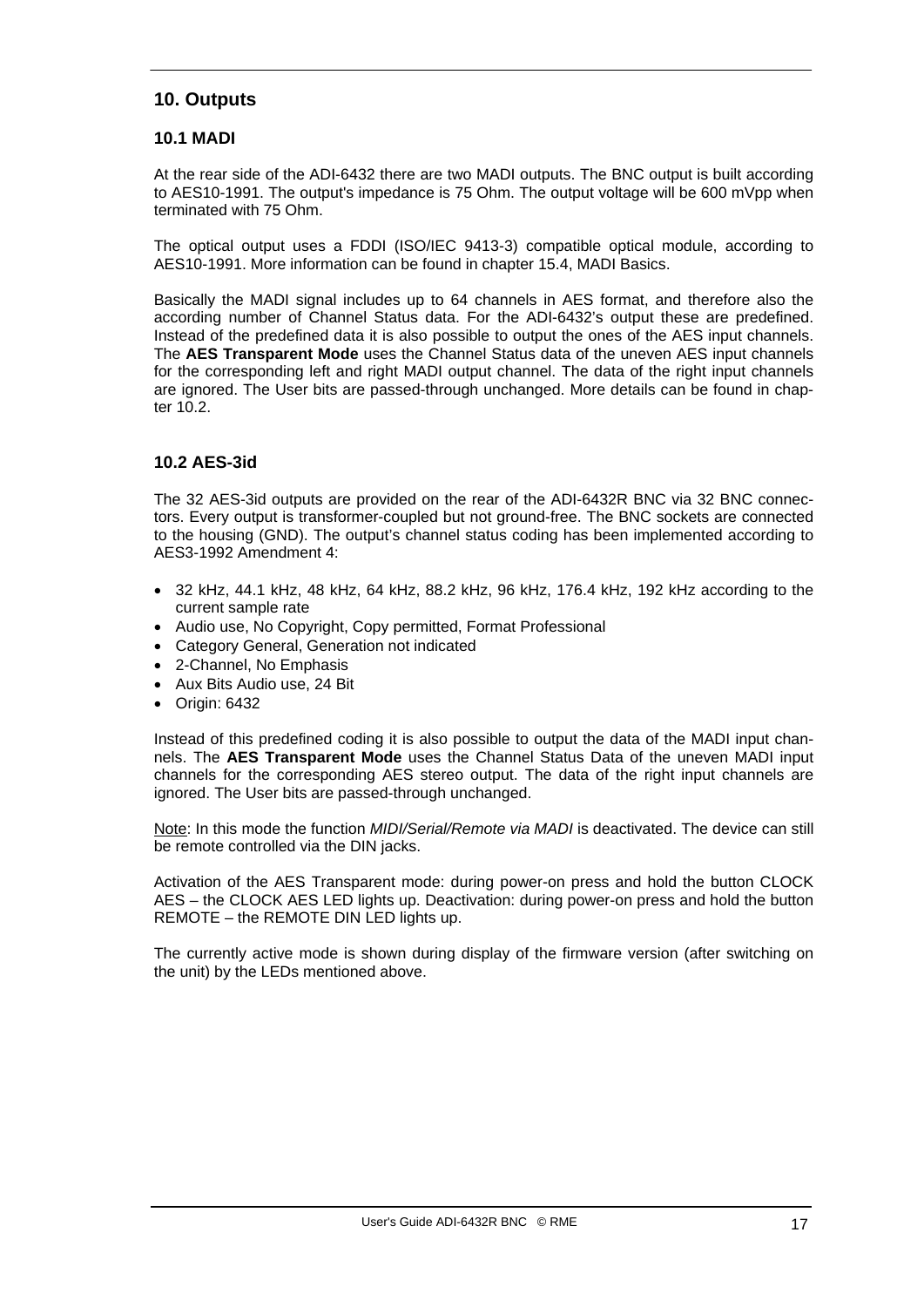#### **11. Word Clock**

#### **11.1 Word Clock Input and Output**

*SteadyClock* guarantees an excellent performance in all clock modes. Its highly efficient jitter suppression refreshes and cleans up any clock signal, and provides it as reference clock at the BNC output (see section 14.5).

#### **Input**

The ADI-6432's word clock input is active when WCK is chosen in the clock section. The signal at the BNC input can be Single, Double or Quad Speed, the ADI-6432 automatically adapts to it. As soon as a valid signal is detected, the WCK LED is constantly lit, otherwise it is flashing.

Thanks to RME's *Signal Adaptation Circuit*, the word clock input still works correctly even with heavily mis-shaped, dc-prone, too small or overshoot-prone signals. Thanks to automatic signal centering, 300 mV (0.3V) input level are sufficient in principle. An additional hysteresis reduces sensitivity to 1.0 V, so that over- and undershoots and high frequency disturbances don't cause a wrong trigger.

The ADI-6432's word clock input is shipped as high impedance type (not terminated). A push switch allows to activate internal termination (75 Ohms). The switch is found on the back beside the BNC jacks. Use a small pencil or similar and carefully push the blue switch so that it snaps into its lock position. Another push will release it again and de-activate the termination.



#### **Output**

The word clock output is constantly active, providing the current sample frequency as word clock signal. In master mode, the word clock will be fixed to 44.1 kHz or 48 kHz (DS x 2, QS x 4). In any other case the sample rate is identical to the one present at the currently chosen clock input. When the current word clock source fails, the last valid sample rate will be held automatically.

The word clock signal received by the ADI-6432 can be distributed to other devices by using the word clock output. With this the usual T-adapter can be avoided, and the ADI-6432I operates as *Signal Refresher*. This kind of operation is highly recommended, because

- Input and output are phase-locked and in phase  $(0^{\circ})$  to each other
- SteadyClock removes nearly all jitter from the input signal
- the exceptional input (1 Vpp sensitivity instead of the usual 2.5 Vpp, dc cut, Signal Adaptation Circuit) plus SteadyClock guarantee a secure function also with most critical word clock signals.

Thanks to a low impedance, but short circuit proof output, the ADI-6432 delivers 4 Vpp to 75 Ohms. For wrong termination with 2 x 75 Ohms (37.5 Ohms), there are still 3.3 Vpp at the output.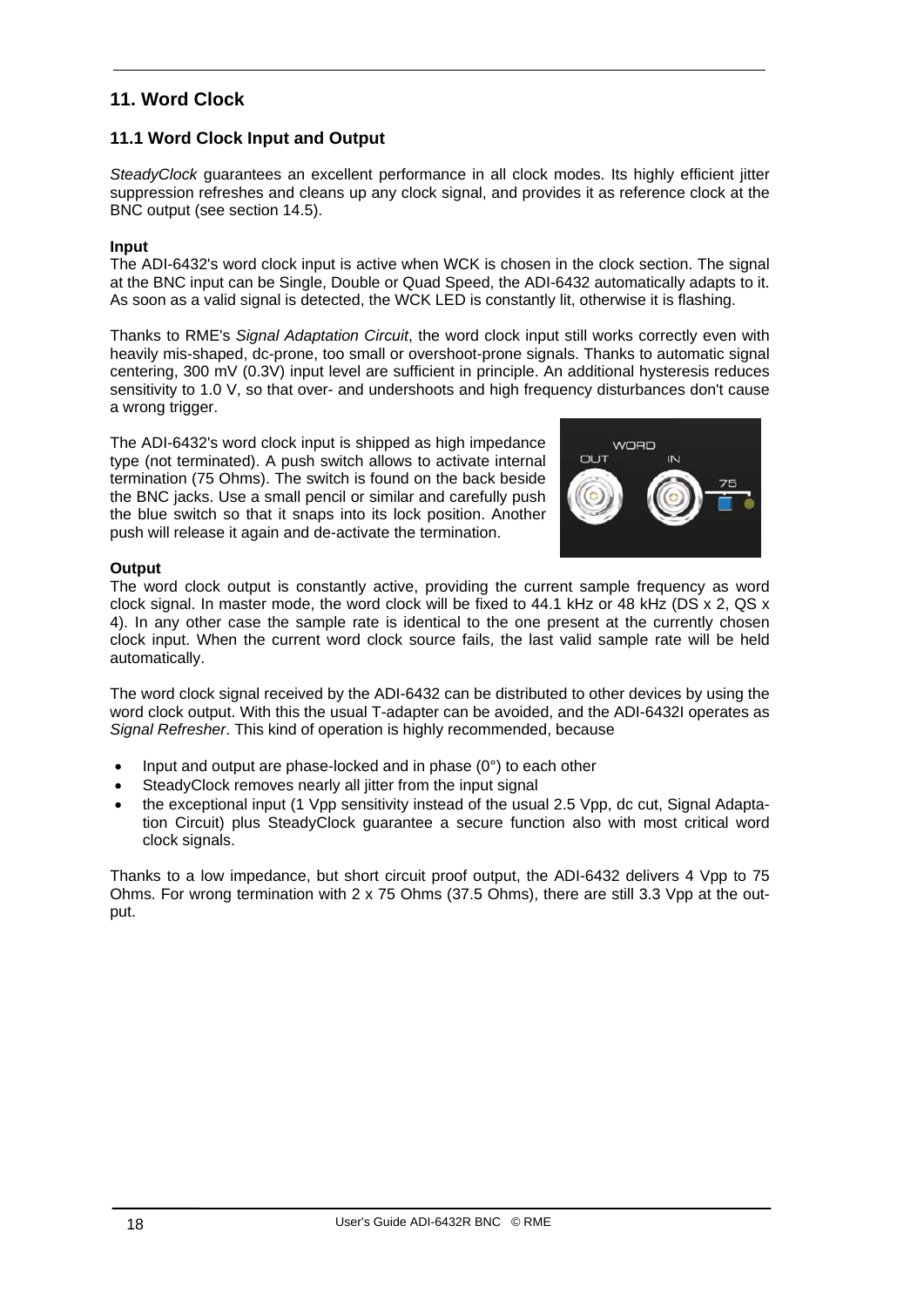#### **11.2 Operation and Technical Background**

In the analog domain one can connect any device to another device, synchronization is not necessary. Digital audio is different. It uses a clock, the sample frequency. The signal can only be processed and transmitted when all participating devices share the same clock. If not, the signal will suffer from wrong samples, distortion, crackle sounds and drop outs.

AES/EBU, SPDIF, ADAT and MADI are self-clocking, an additional word clock connection in principle isn't necessary. But when using more than one device simultaneously problems are likely to happen. For example any self-clocking will not work in a loop cabling, when there is no 'master' (main clock) inside the loop. Additionally the clock of all participating devices has to be synchronous. This is often impossible with devices limited to playback, for example CD players, as these have no SPDIF input, thus can't use the self clocking technique as clock reference.

In a digital studio synchronisation is maintained by connecting all devices to a central sync source. For example the mixing desk works as master and sends a reference signal, the word clock, to all other devices. Of course this will only work as long as all other devices are equipped with a word clock or sync input, thus being able to work as slave (some professional CD players indeed have a word clock input). Then all devices get the same clock and will work in every possible combination with each other.

*Remember that a digital system can only have one master! If the ADI-6432's uses its internal clock, all other devices must be set to 'Slave' mode.*

But word clock is not only the 'great problem solver', it also has some disadvantages. The word clock is based on a fraction of the really needed clock. For example SPDIF: 44.1 kHz word clock (a simple square wave signal) has to be multiplied by 256 inside the device using a special PLL (to about 11.2 MHz). This signal then replaces the one from the quartz crystal. Big disadvantage: because of the high multiplication factor the reconstructed clock will have great deviations called jitter. The jitter of a word clock is much higher as when using a quartz based clock.

The end of these problems should have been the so called Superclock, which uses 256 times the word clock frequency. This equals the internal quartz frequency, so no PLL for multiplying is needed and the clock can be used directly. But reality was different, the Superclock proved to be much more critical than word clock. A square wave signal of 11 MHz distributed to several devices - this simply means to fight with high frequency technology. Reflections, cable quality, capacitive loads - at 44.1 kHz these factors may be ignored, at 11 MHz they are the end of the clock network. Additionally it was found that a PLL not only generates jitter, but also rejects disturbances. The slow PLL works like a filter for induced and modulated frequencies above several kHz. As the Superclock is used without any filtering such a kind of jitter and noise suppression is missing.

The actual end of these problems is offered by the **SteadyClock** technology of the ADI-6432. Combining the advantages of modern and fastest digital technology with analog filter techniques, re-gaining a low jitter clock signal of 22 MHz from a slow word clock of 44.1 kHz is no problem anymore. Additionally, jitter on the input signal is highly rejected, so that even in real world usage the re-gained clock signal is of highest quality.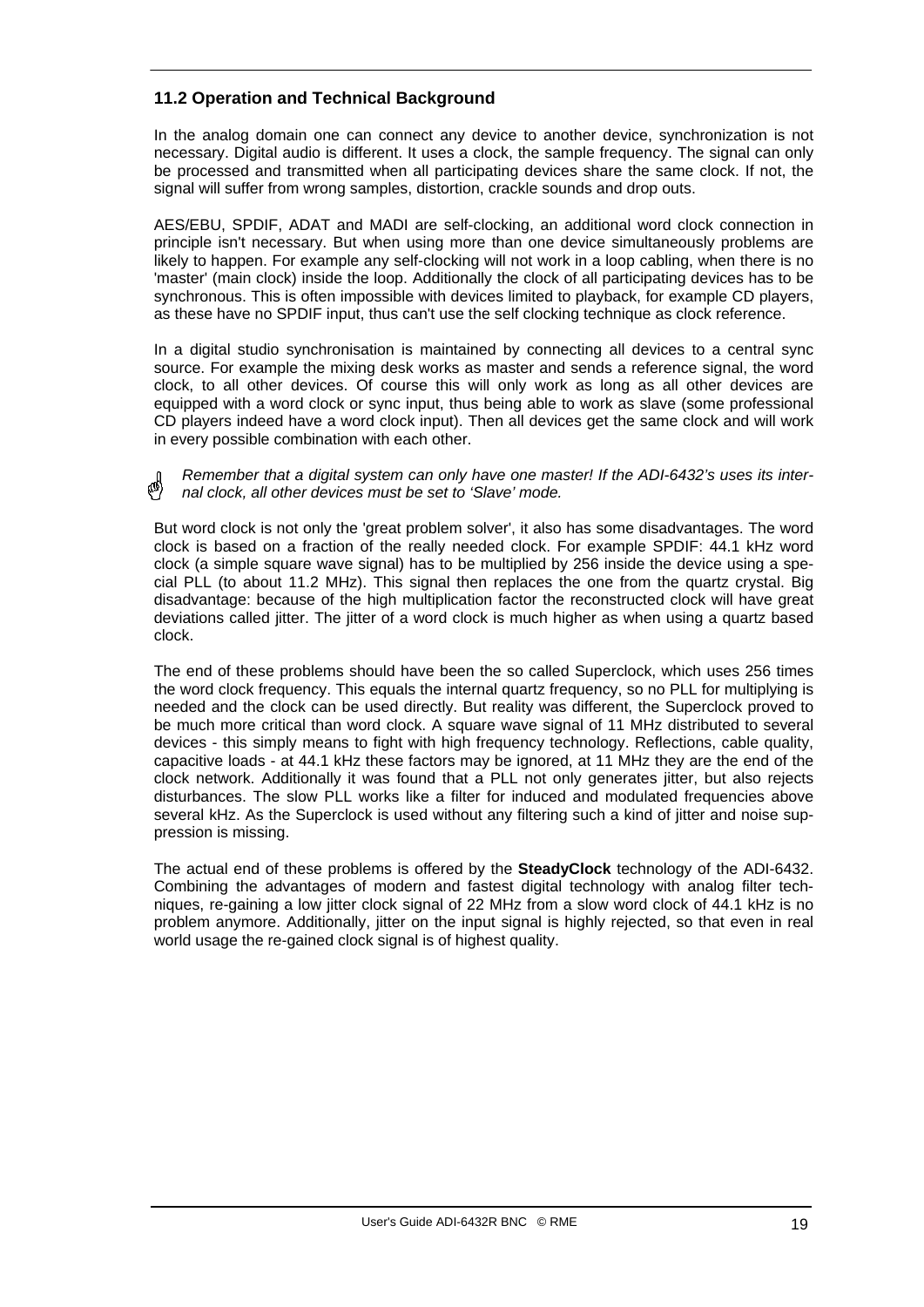#### **11.3 Cabling and Termination**

Word clock signals are usually distributed in the form of a network, split with BNC T-adapters and terminated with resistors. We recommend using off-the-shelf BNC cables to connect all devices, as this type of cable is used for most computer networks. You will find all the necessary components (T-adapters, terminators, cables) in most electronics and/or computer stores. The latter usually carries 50 Ohm components. The 75 Ohm components used for word clock are part of video technology (RG59).

Ideally, the word clock signal is a 5 Volt square wave with the frequency of the sample rate, of which the harmonics go up to far above 500 kHz. To avoid voltage loss and reflections, both the cable itself and the terminating resistor at the end of the chain should have an impedance of 75 Ohm. If the voltage is too low, synchronization will fail. High frequency reflection effects can cause both jitter and sync failure.

Unfortunately there are still many devices on the market, even newer digital mixing consoles, which are supplied with a word clock output that can only be called unsatisfactory. If the output breaks down to 3 Volts when terminating with 75 Ohms, you have to take into account that a device, of which the input only works from 2.8 Volts and above, does not function correctly already after 3 meter cable length. So it is not astonishing that because of the higher voltage, word clock networks are in some cases more stable and reliable if cables are not terminated at all.

Ideally all outputs of word clock delivering devices are designed as low impedance types, but all word clock inputs as high impedance types, in order to not weaken the signal on the chain. But there are also negative examples, when the 75 Ohms are built into the device and cannot be switched off. In this case the network load is often 2 x 75 Ohms, and the user is forced to buy a special word clock distributor. Note that such a device is generally recommended for larger studios.

The ADI-6432's word clock input can be high-impedance or terminated internally, ensuring maximum flexibility. If termination is necessary (e.g. because ADI-6432 is the last device in the chain), push the switch at the back (see chapter 11.1).

In case the ADI-6432 resides within a chain of devices receiving word clock, plug a T-adapter into its BNC input jack, and the cable supplying the word clock signal to one end of the adapter. Connect the free end to the next device in the chain via a further BNC cable. The last device in the chain should be terminated using another T-adapter and a 75 Ohm resistor (available as short BNC plug). Of course devices with internal termination do not need T-adaptor and terminator plug.

*Due to the outstanding SteadyClock technology of the ADI-6432, we recommend not to pass the input signal via T-adapter, but to use the ADI-6432's word clock output instead. Thanks to SteadyClock, the input signal will both be freed from jitter and - in case of loss or drop out – be held at the last valid frequency.*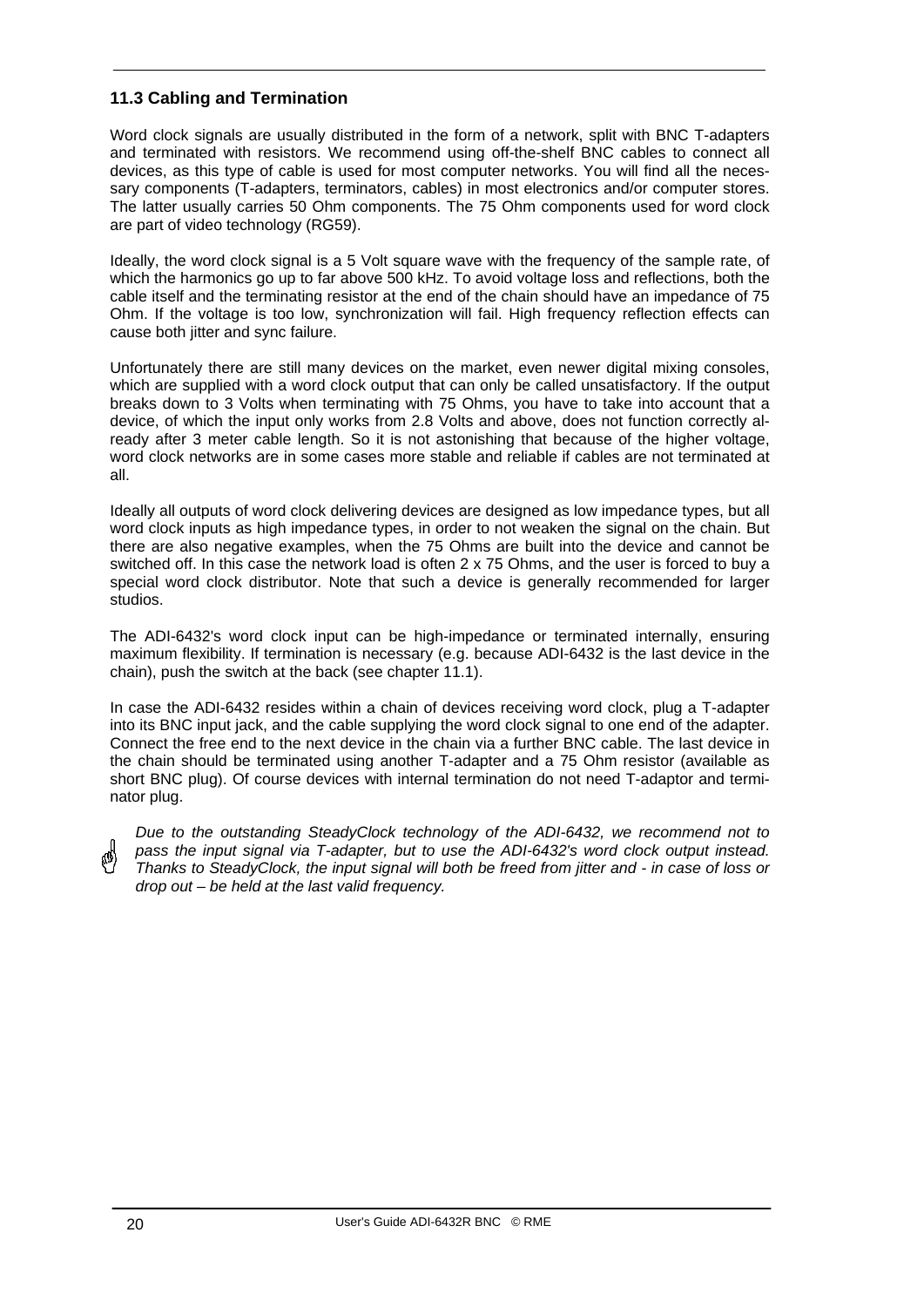#### **12. MIDI and RS232**

#### **12.1 MIDI Transmission**

MADI allows for a transmission of 64 audio channels over long distances with a single line – perfect. But what about MIDI? Be it remote control commands or sequencer data, in practice only a single MADI line will not suffice. Therefore the ADI-6432 also has a MIDI I/O port. The data at the MIDI input are being included into the MADI signal invisibly, and can be collected at the MIDI output of another ADI-6432, ADI-648, Micstasy, ADI-8QS or a HDSP MADI, at the other end of the MADI line.

Technically every single MADI channel includes several additional bits, containing various information (Channel Status). RME use the usually unused *User Bit* of channel 56 (channel 28 in 96k frame mode), to transmit MIDI data invisibly within MADI, ensuring full compatibility.

The block diagram shows the basic MIDI operation. The MIDI input signal is added to the MADI output signal. The MIDI data found in the MADI input signal will be available at the MIDI output. This functionality, a bi-directional MIDI/MADI converter, is always available, and not affected by the REMOTE button.



The MIDI input signal will never be transferred directly from MADI to MADI. A MIDI cable connecting MIDI output and MIDI input of the ADI-6432 will realize a direct pass-through of MIDI, from MADI input to MADI output.

#### **12.2 Remote Controlling the ADI-6432**

The ADI-6432 can be completely remote controlled via MIDI. The CPU shown above reacts on specific commands. Furthermore, upon request the CPU will report the complete device status. This includes all controls and LEDs on the front plate. Each ADI-6432 can be programmed with its own ID, providing a separated remote control of multiple devices via a single MIDI channel. A description of the MIDI implementation is found in chapter 17.

The button REMOTE is used to select the source of the MIDI remote control commands, and also the destination for the ADI-6432's request replies. A push on REMOTE toggles between MIDI port, MADI port and Off. The latter is a safety function to prevent any setup-change by any MIDI signal. In the picture above, the MIDI commands reach the CPU via the MIDI input, and the CPU's feedback on commands is only available at the MIDI output.

To remote control an ADI-6432 from a Hammerfall DSP via MADI, REMOTE has to be set to MADI. As can be seen in the block diagram on the next page, this setup provides a complete data path for MIDI in both directions.

Note: In case the remote control functionality seems not to work the device might be configured for AES Transparent mode, see chapter 10.2.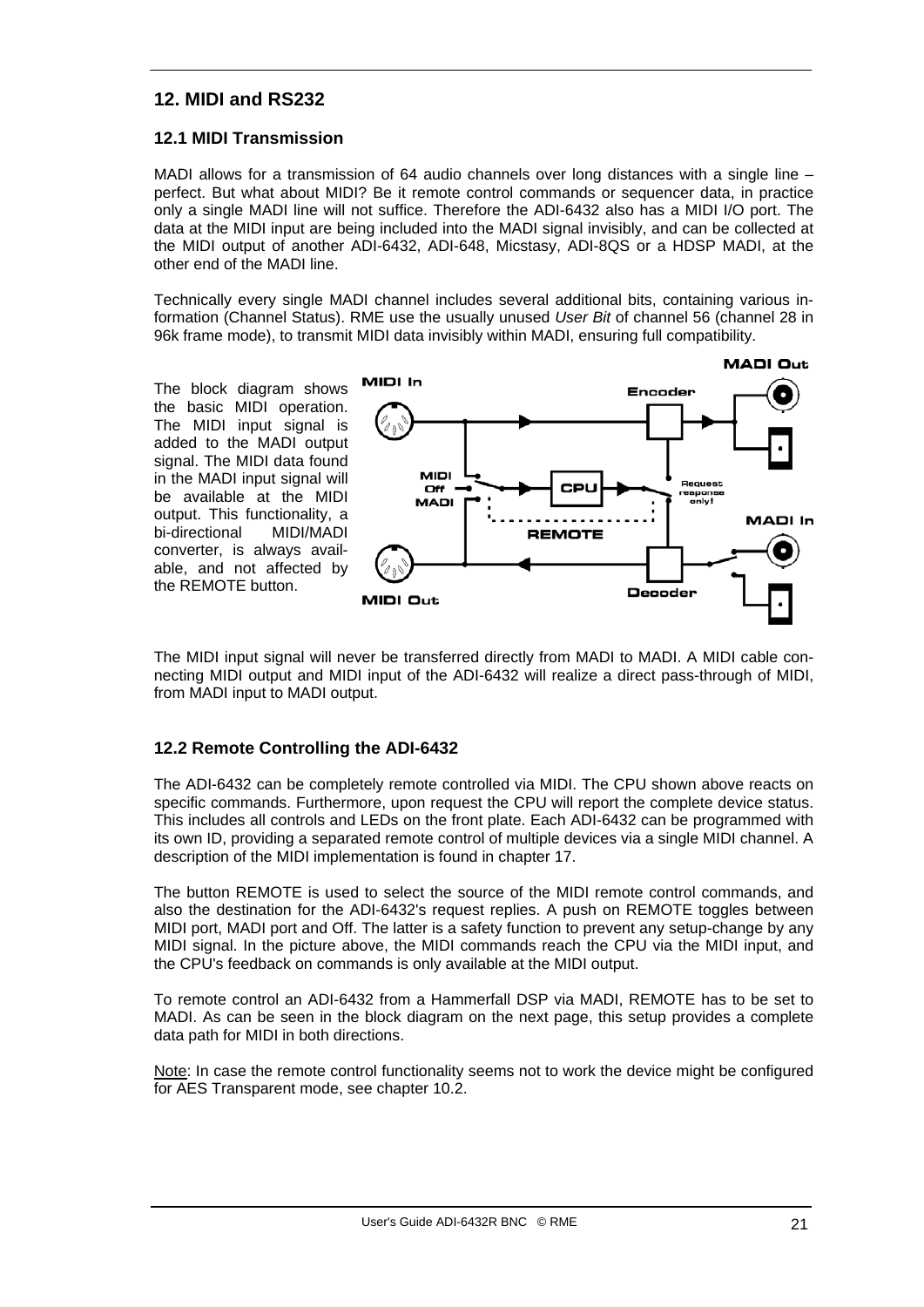#### **12.3 Remote Control Software**

A free remote software for Windows and Mac OS X can be downloaded from the RME website. It can use any existing MIDI port within the system to perform remote control and status requests of any number of supported RME units via a simple mouse click. Most appealing is the combination with a HDSP(e) MADI, offering a direct control of the ADI-6432 via MADI. The remote control software then uses a virtual MIDI port of the card, which directly sends and receives MIDI data via MADI.

Software download: http://www.rme-audio.de, Downloads, MIDI Remote

The block diagram shows the signal flow in a MADI remote controlled system. MIDI commands from a software on PC or Mac travel via MADI to the MIDI Out of the ADI-6432. At the same time they reach the 6432's CPU. The MIDI signals of external devices travel via MIDI In and MADI Out back to the software, together with the request responses of the CPU.



#### **Brief description of the Windows/Mac OS X Software MIDI Remote**

The program includes an extensive english online help (F1). After the start first choose the function **ADI-6432 Front View** in the menu **Functions** (also available via F4). Then select a MIDI input and output via **Options - MIDI I/O Setup**.

Using the command **Options – Start/Stop MIDI I/O** the communication with the ADI-6432 is started. The title bar of the program window shows the current state, like selected ID, online / no response / offline.

**Save Workspace as** allows to store complete setups including all windows in a file, and to reload them at any time.

**Send Single Set of Data** allows an offline configuration of the ADI-6432, and uses a single one-time transmission of all settings.

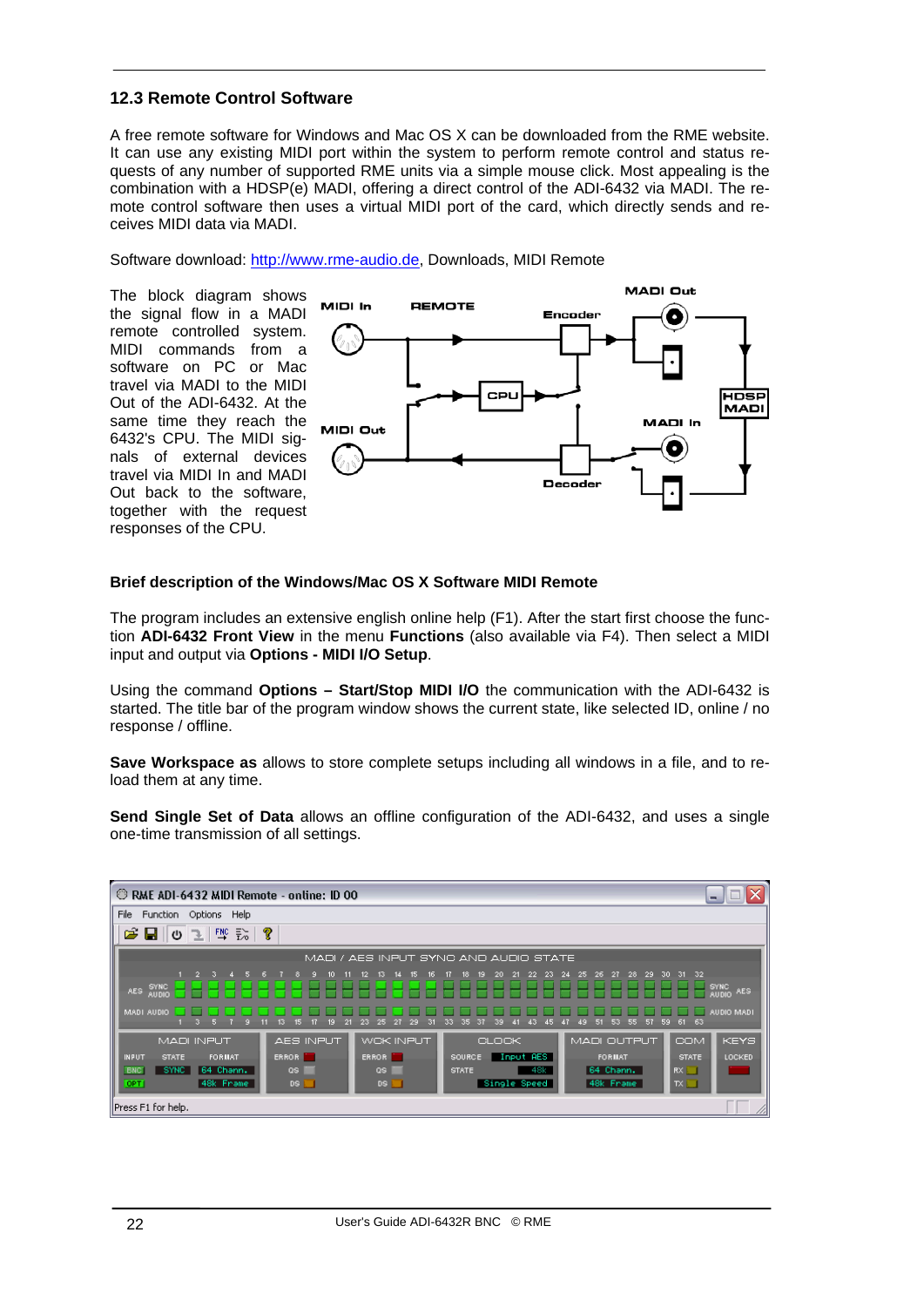#### **12.4 RS232**

Many devices in the professional range of PA and live sound solutions can be remote controlled using serial communication. The most common standard for those is RS232, the interface known from any computer (COM port). Small and cost-efficient converters between RS232 and newer formats, like RS422 or RS485, are widely spread and therefore easily available.

As already described in the chapter about the technology to transmit MIDI via MADI the ADI-6432 also transmits serial data via user bits, in this case on channels 1 to 9. Supported are the Baud rates 9600, 19200, 38400 and 115200. The configuration is done via MIDI, either by sending the according SysEx string, or more comfortably via the Windows software *MIDI Remote*. The specific setting is stored in the unit and doesn't change on reboot.

#### **SysEx Strings**

| 9600 Bd   | F <sub>0</sub> 00 20 0D 63 7F 20 00 00 F7             |
|-----------|-------------------------------------------------------|
| 19200 Bd  | F <sub>0</sub> 00 20 0D 63 7F 20 00 01 F <sub>7</sub> |
| 38400 Bd  | F0 00 20 0D 63 7F 20 00 03 F7                         |
| 115200 Bd | F0 00 20 0D 63 7F 20 00 02 F7                         |

Note: In case the transmission of serial data seems not to work the device might be configured for AES Transparent mode, see chapter 10.2.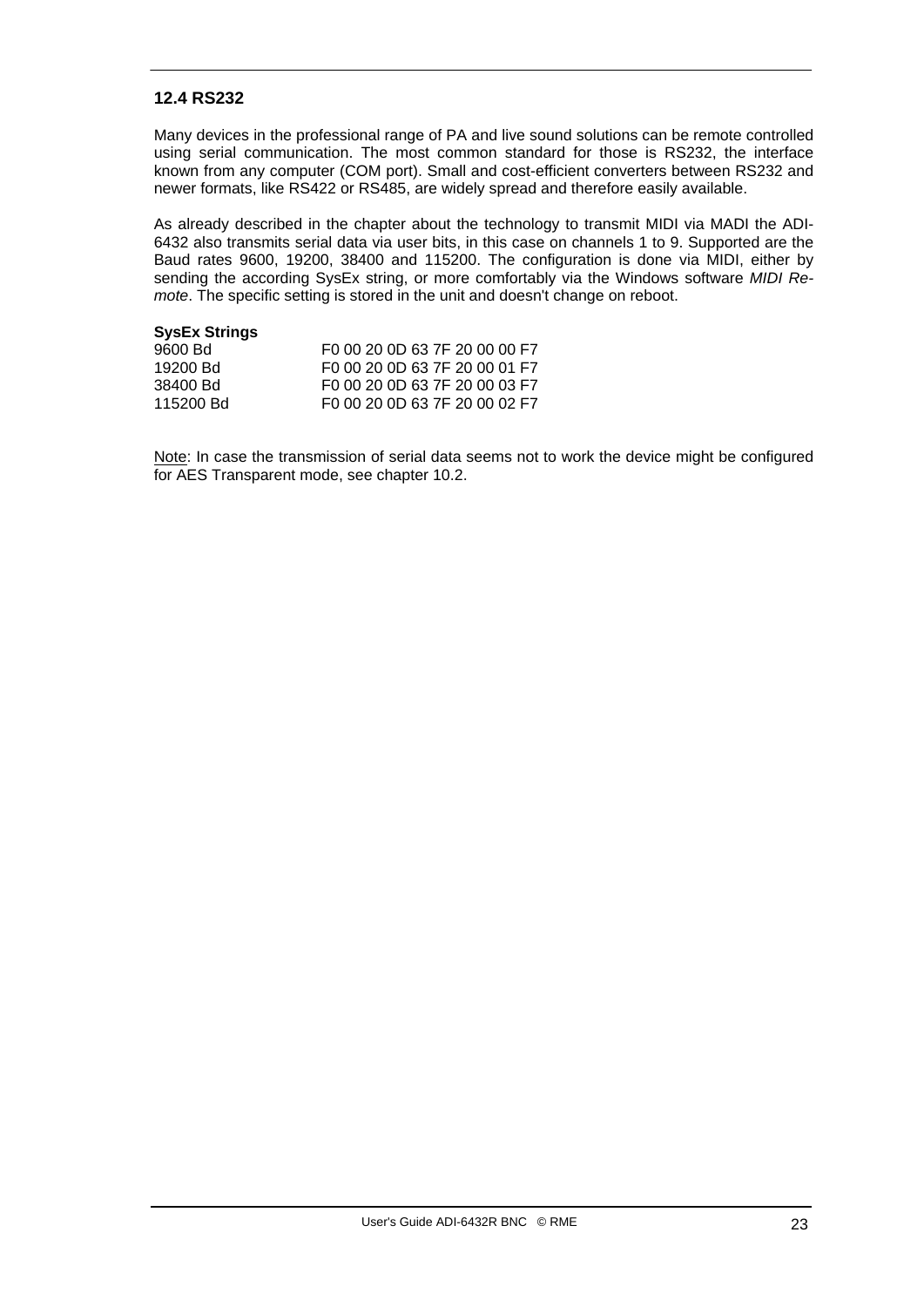#### **13. Application Examples**

#### **13.1 Digital AES-3id Multicore**

The ADI-6432 is perfectly suited to build up a digital AES multicore. Up to 64 channels can be realized, transmitted via MADI optical cable lossless and undisturbed to places in a distance of up to 2.000 meters.

The amount of the total delay from AES to AES depends on the current sample rate.

| 32 - 48 kHz         | 64 - 96 kHz                                       | 128 - 192 kHz                                                                                                  |                                                                               |                            | 4 samples at 48 kHz equal                                        |
|---------------------|---------------------------------------------------|----------------------------------------------------------------------------------------------------------------|-------------------------------------------------------------------------------|----------------------------|------------------------------------------------------------------|
| 4 samples           | 7 samples                                         | 13 samples                                                                                                     |                                                                               | 83 µs.                     |                                                                  |
|                     |                                                   |                                                                                                                |                                                                               | equal 68 µs.               | 13 samples at 192 kHz                                            |
| 32 x AES/EBU I/O    |                                                   |                                                                                                                | 64 Channel MADI Transmission<br>Coaxial: up to 100 m<br>Optical: up to 2000 m |                            | 32 x AES/EBU I/O                                                 |
| RME<br>401.001<br>Ē | <b>MOO 180</b><br>ā<br>等应<br>$\tilde{\mathbf{H}}$ | <b>SANSAS DEALERS</b><br>æ<br><b><i><u>RAN S &amp; ILIUSIAS</u></i></b><br>$\widetilde{\mathcal{A}}$<br>芽<br>ą | RME<br>信                                                                      | $-1$<br>ā<br>百日<br>Ξ<br>44 | <b>Andrew Cipe Livers</b><br><b>MARIN IN OUR BRAND</b><br>Ŧ<br>五 |

#### **13.2 Digital AES-3id Breakout Box**

As MADI from/to AES/EBU converter the ADI-6432 is an ideal breakout box for RME's HDSP MADI PCI card. The application breakout box/computer unveils a delay, the so called *offset* between playback and recording. If a signal is played back from the MADI PCI, and recorded again via MADI by performing an AES loopback, the record track will show a specific delay against the playback track. The reason for this is that the HDSP MADI does signal its own offset to the application, but not the ones of externally connected devices – which it can't know anyway.

The following table lists the offset. The values listed here can be entered manually into many programs, thus giving sample-synchronous simultaneous record/playback functionality. At Double Speed and Quad Speed the values rise.

| 32 - 48 kHz |           | 64 - 96 kHz     128 - 192 kHz |
|-------------|-----------|-------------------------------|
| 4 samples   | 7 samples | 13 samples                    |

7 samples at 96 kHz equal 73 µs.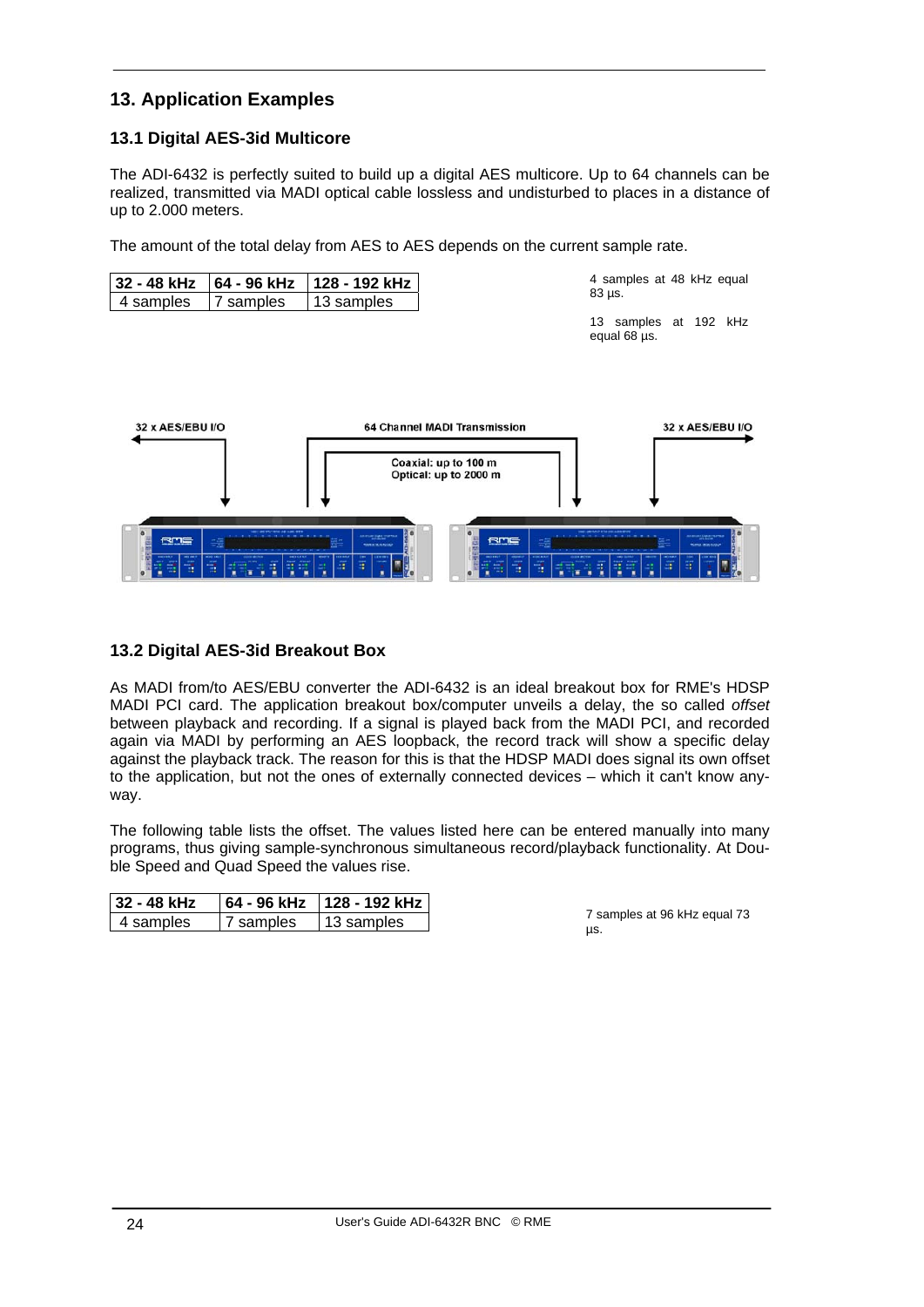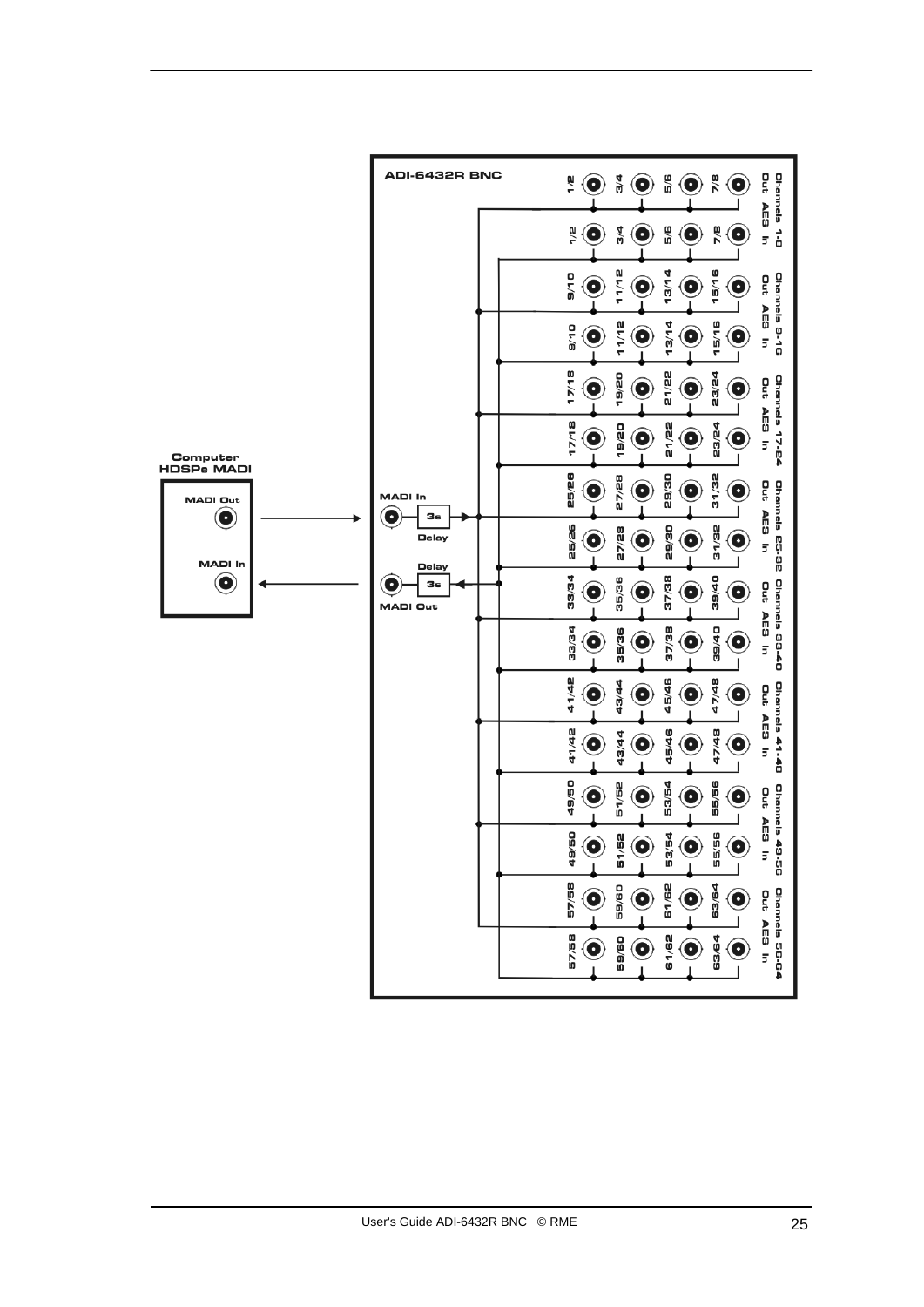#### **13.3 MADI to MADI Converter**

MADI has been used for quite some time now and therefore not all interfaces from different manufacturers are compatible with each other. An AMS Neve Logic DFC e. g. only accepts the 56 channel input format and when a 64 channel signal is applied, the whole input is muted. There exist lots of other but similar examples.

The ADI-6432 can serve here as a perfect link, because its MADI input can read any input format. The ADI-6432's MADI output can be set to 56 channel or 64 channel output mode (see chapter 8.2). After selecting 96K FRAME there are also 28 or 32 channels in a 96k frame mode. With this option, the ADI-6432 can translate a double wire MADI signal (2 single speed channels contain one double speed channel's data) into a single wire double speed signal (1 channel contains 1 channel's data at double sample rate), or vice-versa.

#### **13.4 AES Inserter**

An ADI-6432 can be inserted easily into an existing MADI line. To achieve this simply bridge the according AES I/Os at the breakout cables, i.e. connect XLR male and female. All 64 channels then pass the ADI-6432 unchanged.

Specific AES I/Os can now be used to add new signals, or to loop the existing signals through external devices, thereby processing those signals (for example in effects units). In this application the ADI-6432 serves to insert digital devices into the MADI data stream, or as adder of additional signals to the not fully utilized MADI data stream.

**Example:** A mixing desk sends 48 channels via MADI. 16 more channels from two RME OctaMic-D (8-channel microphone preamp with AES outputs) shall be recorded by a HDSP MADI into a computer. This application requires one ADI-6432, which has to be inserted into the MADI line. AES cables are used to pass through channels 1 to 48 from MADI input to MADI output. The OctaMic-Ds will be connected to the AES inputs 28 to 32. Now the ADI-6432's MADI output signal includes both the original MADI input channels 1 to 48, and the audio signals of the OctaMics (on channels 49 to 56).

#### **13.5 MADI Merger**

Another very interesting application becomes reality when using more than one ADI-6432: combining the audio channels of multiple MADI sources into one single MADI wire. The need for this application arises quite often, because many devices don't make use of the full channel count. Often only 32 or 40 channels are used. A HDSP MADI card allows to record 64 channels simultaneously into a computer. To also use the remaining channels, further channels have to be added to the original MADI signal.

**Example:** The signals of two MADI devices shall be united to a single MADI stream. This can be handy, because it requires only one MADI cable for transmission. It can also be a requirement, because the receiving device may have only one input.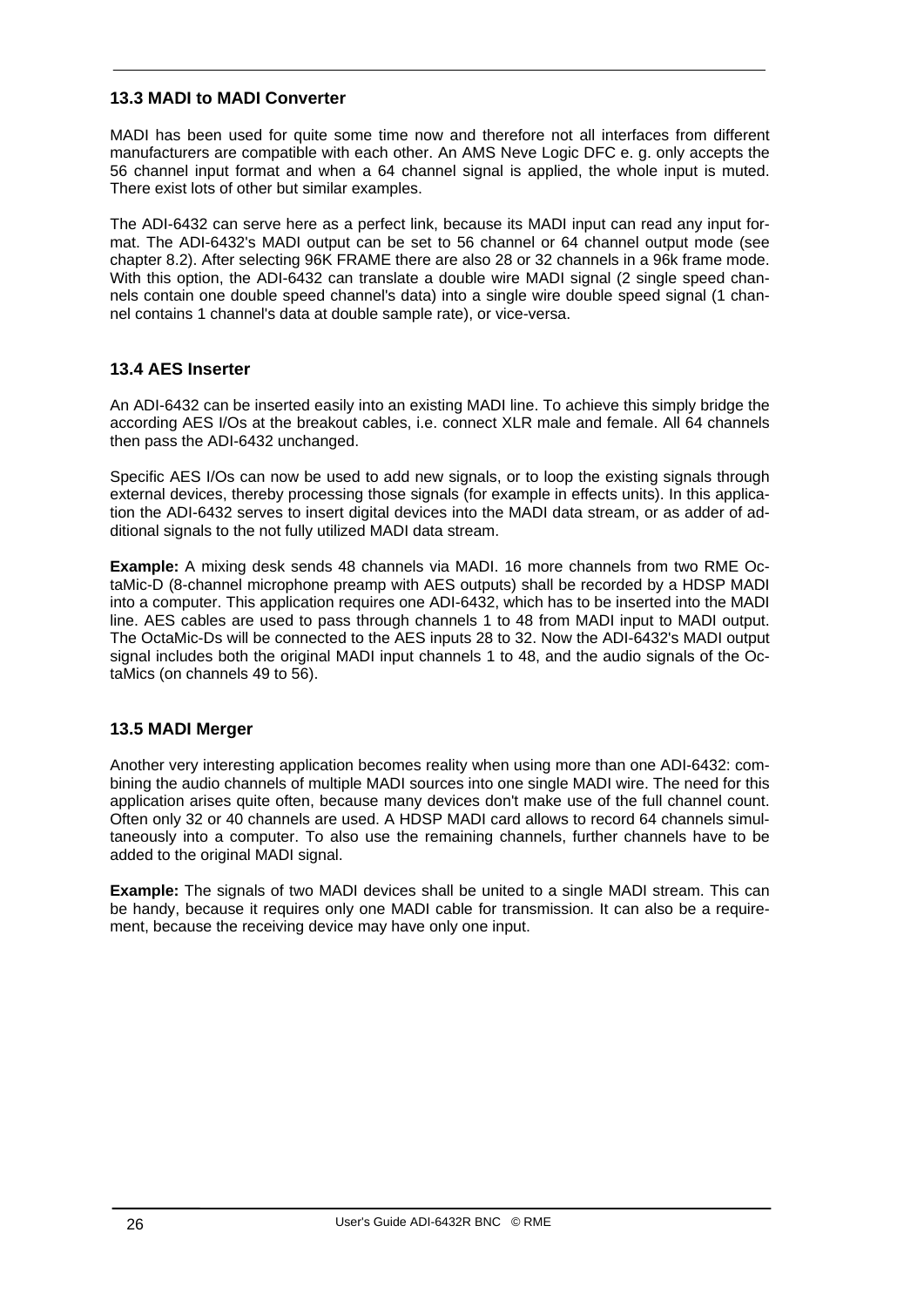The number of ADI-6432s necessary is identical to the number of MADI signal sources, so it's two for this example. The first ADI-6432 serves as MADI to AES converter. Its AES outputs are connected to the AES inputs of the second ADI-6432. The second ADI-6432 is used as described in the above example, sending the MADI input signal directly to the MADI output. At the same time, the unit fills the unused MADI channels at its MADI output with the audio signals from the AES inputs.

The diagram shows cabling and signal flow of such an application.

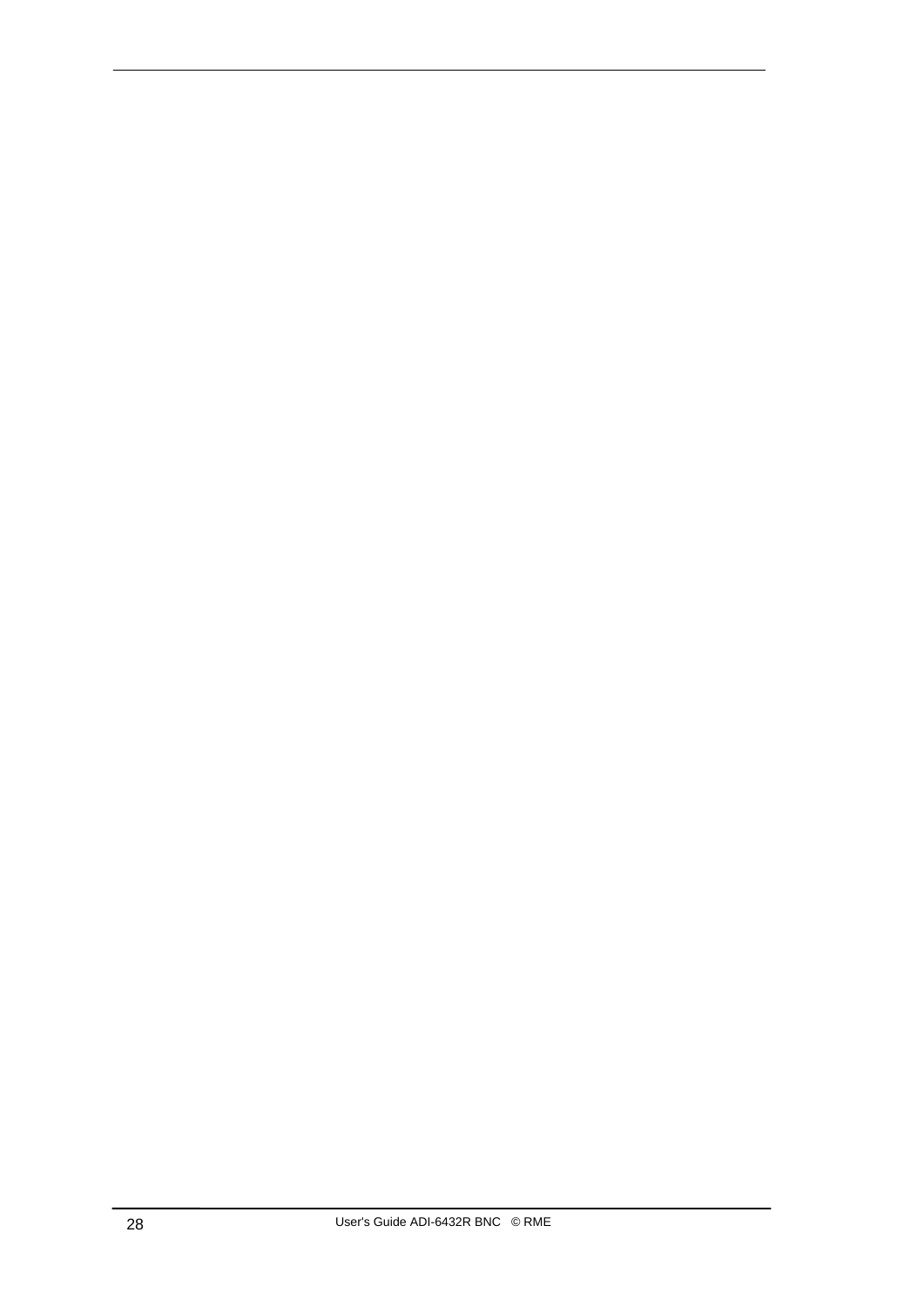**User's Guide**



## **ADI-6432R BNC**

 **Technical Reference**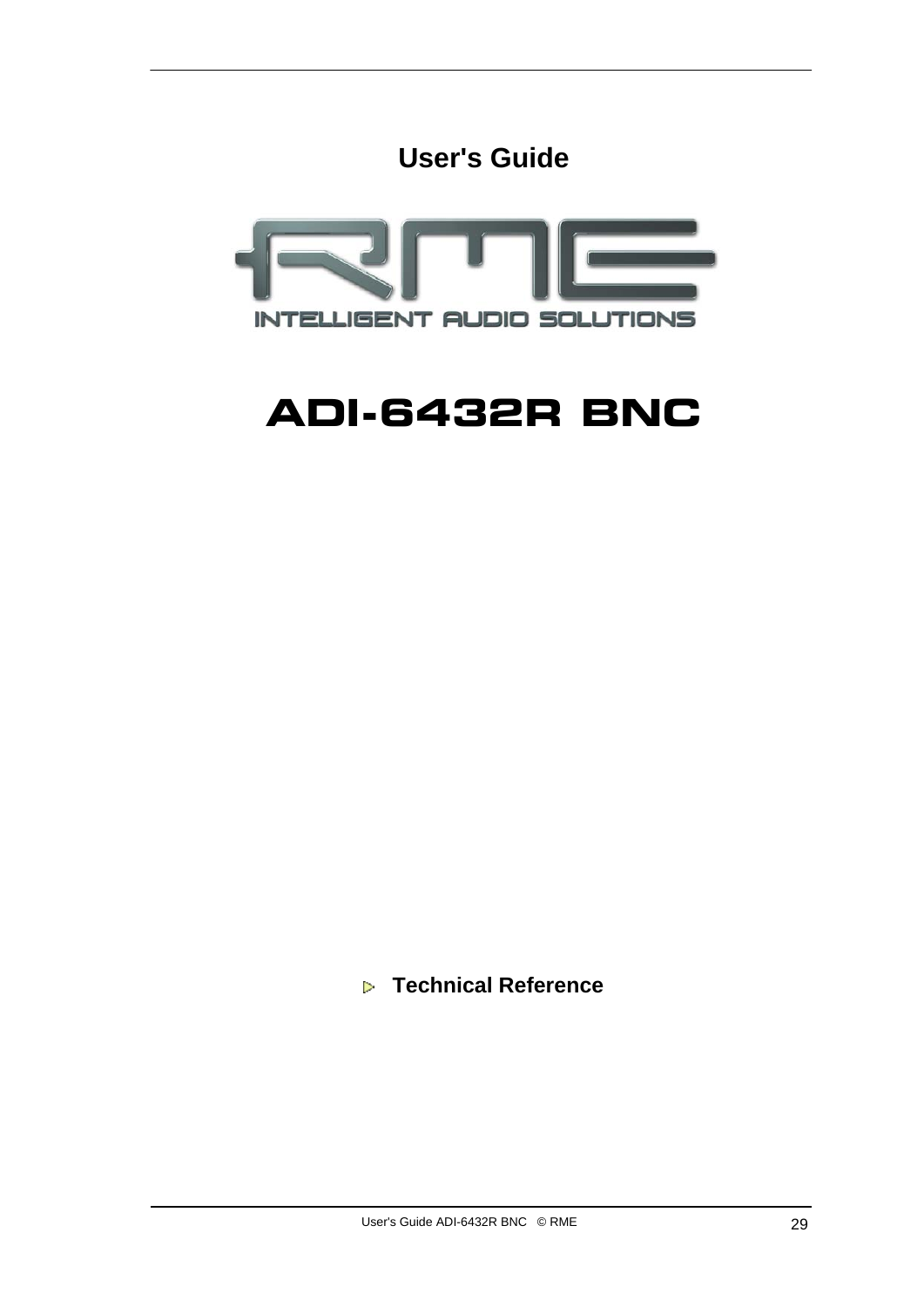#### **14. Technical Specifications**

#### **14.1 Inputs**

#### **MADI**

- Coaxial via BNC, 75 Ohm, according to AES10-1991
- High-sensitivity input stage (< 0.2 Vpp)
- Optical via FDDI duplex SC connector
- 62.5/125 and 50/125 compatible
- Accepts 56 channel and 64 channel mode, and 96k frame
- Single Wire: up to 64 channels 24 bit 48 kHz
- Double Wire: up to 32 channels 24 bit 96 kHz
- Lock range: 28 kHz 54 kHz
- Jitter when synced to input signal: < 1 ns
- Jitter suppression: > 30 dB (2.4 kHz)

#### **AES-3id**

- 32 x, transformer-coupled, grounded, according to AES3-4-2009
- High sensitivity input stage  $( $0.3$  Vpp)$
- SPDIF compatible (IEC 60958)
- Accepts Consumer and Professional format, copy protection will be ignored
- Single Wire: 32 x 2 channels 24 bit, up to 192 kHz
- Lock range: 28 kHz 104 kHz, 162 kHz 204 kHz
- Jitter when synced to input signal: < 1 ns
- Jitter suppression: > 30 dB (2.4 kHz)

#### **Word Clock**

- BNC, not terminated (10 kOhm)
- Switch for internal termination 75 Ohm
- Automatic Double/Quad Speed detection and internal conversion to Single Speed
- SteadyClock guarantees super low jitter synchronization even in varispeed operation
- Not affected by DC-offsets within the network
- Signal Adaptation Circuit: signal refresh by auto-center and hysteresis
- Overvoltage protection
- Level range:  $1.0 \text{ Vpp} 5.6 \text{ Vpp}$
- Lock range: 28 kHz 220 kHz
- $\bullet$  Jitter when synced to input signal:  $<$  1 ns
- $\bullet$  Jitter suppression:  $>$  30 dB (2.4 kHz)

#### **14.2 Outputs**

#### **MADI**

- Coaxial via BNC, 75 Ohm, according to AES10-1991
- Output voltage 600 mVpp
- Cable length coaxial: up to 100 m
- Optical via FDDI duplex SC connector
- 62.5/125 and 50/125 compatible
- Cable length optical: more than 500 m
- Generates 56 channel and 64 channel mode, and 96k frame
- Single Wire: up to 64 channels 24 bit 48 kHz
- Double Wire / 96k frame: up to 32 channels 24 bit 96 kHz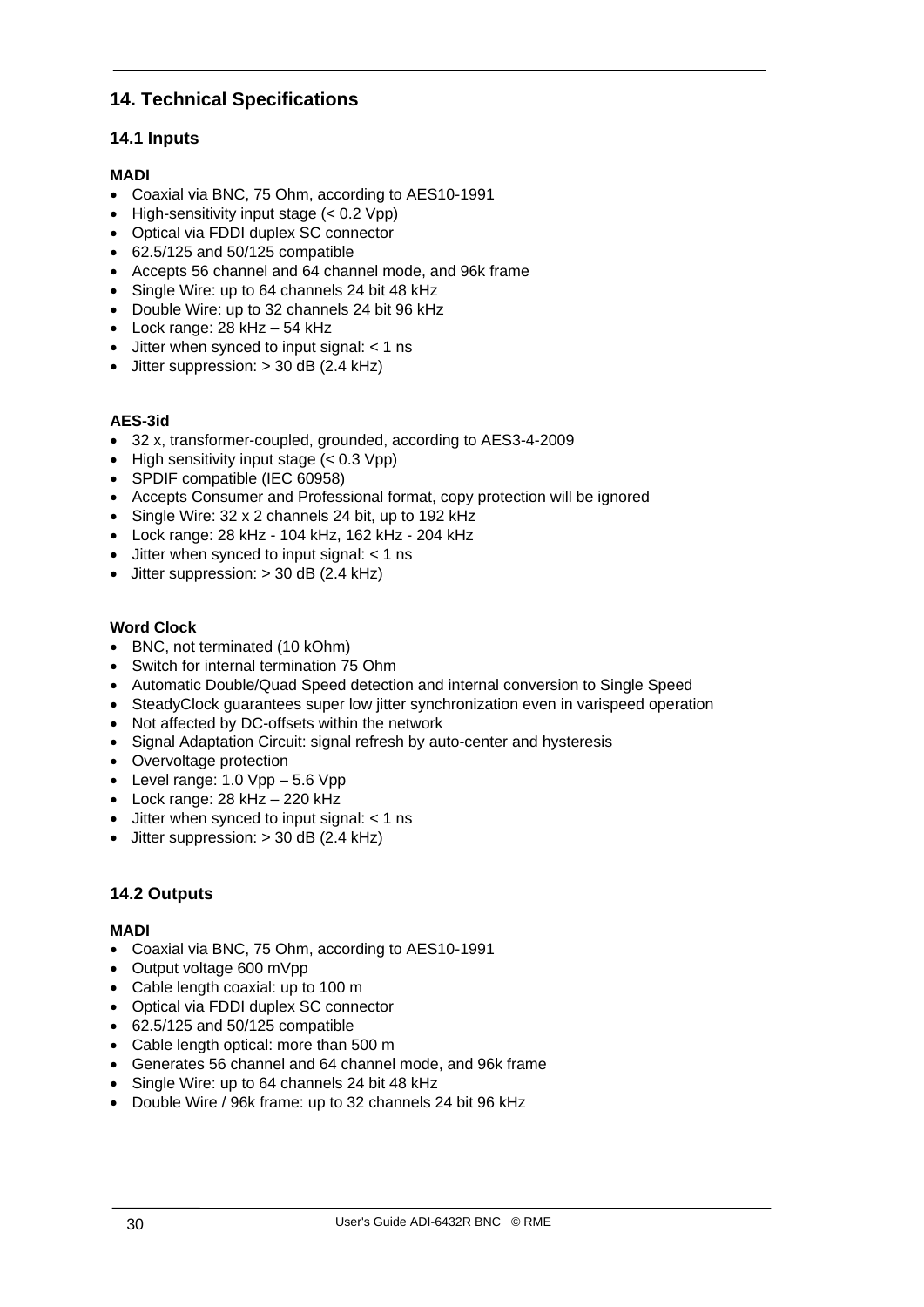#### **AES-3id**

- 32 x, transformer-coupled, grounded, according to AES3-4-2009
- Output voltage Professional 4.5 Vpp
- Format Professional according to AES3-1992 Amendment 4
- Single Wire: 32 x 2 channels 24 bit, up to 192 kHz

#### **Word Clock**

- BNC
- Max. output voltage: 5 Vpp
- Output voltage @ 75 Ohm: 4.0 Vpp
- Impedance: 10 Ohm
- Frequency range: 28 kHz 220 kHz

#### **14.3 MIDI - RS232**

#### **MIDI**

- 16 channels MIDI
- 5-pin DIN jacks
- Optocoupled, ground-free input
- Invisible transmission via User bit of channel 56 (48k frame)
- Invisible transmission via User bit of channel 28 (96k frame)

#### **RS-232**

- 9-pin D-sub
- Invisible transmission via User bit of channels 1 to 9

#### **14.4 Digital**

- Clocks: Internal, AES In, MADI In, Word clock In
- Low Jitter Design: < 1 ns in PLL mode, all inputs
- Internal clock: 800 ps Jitter, Random Spread Spectrum
- Jitter suppression of external clocks: > 30 dB (2.4 kHz)
- PLL ensures zero dropout, even at more than 100 ns jitter
- Group delay: typically 3 samples

#### **14.5 General**

- Power supply: Double internal switching PSU, 100 240 V AC, 2 x 20 Watt
- Typical power consumption: 15 Watts
- Dimensions including rack ears (WxHxD): 483 x 88 x 242 mm (19" x 3.46" x 9.5")
- Dimensions without rack ears/handles (WxHxD): 436 x 88 x 235 mm (17.2" x 3.46" x 9.3")
- Weight:  $2 \text{ kg}$  (  $4.4 \text{ lbs}$ )
- Temperature range: +5° up to +50° Celsius (41° F up to 122°F)
- Relative humidity: < 75%, non condensing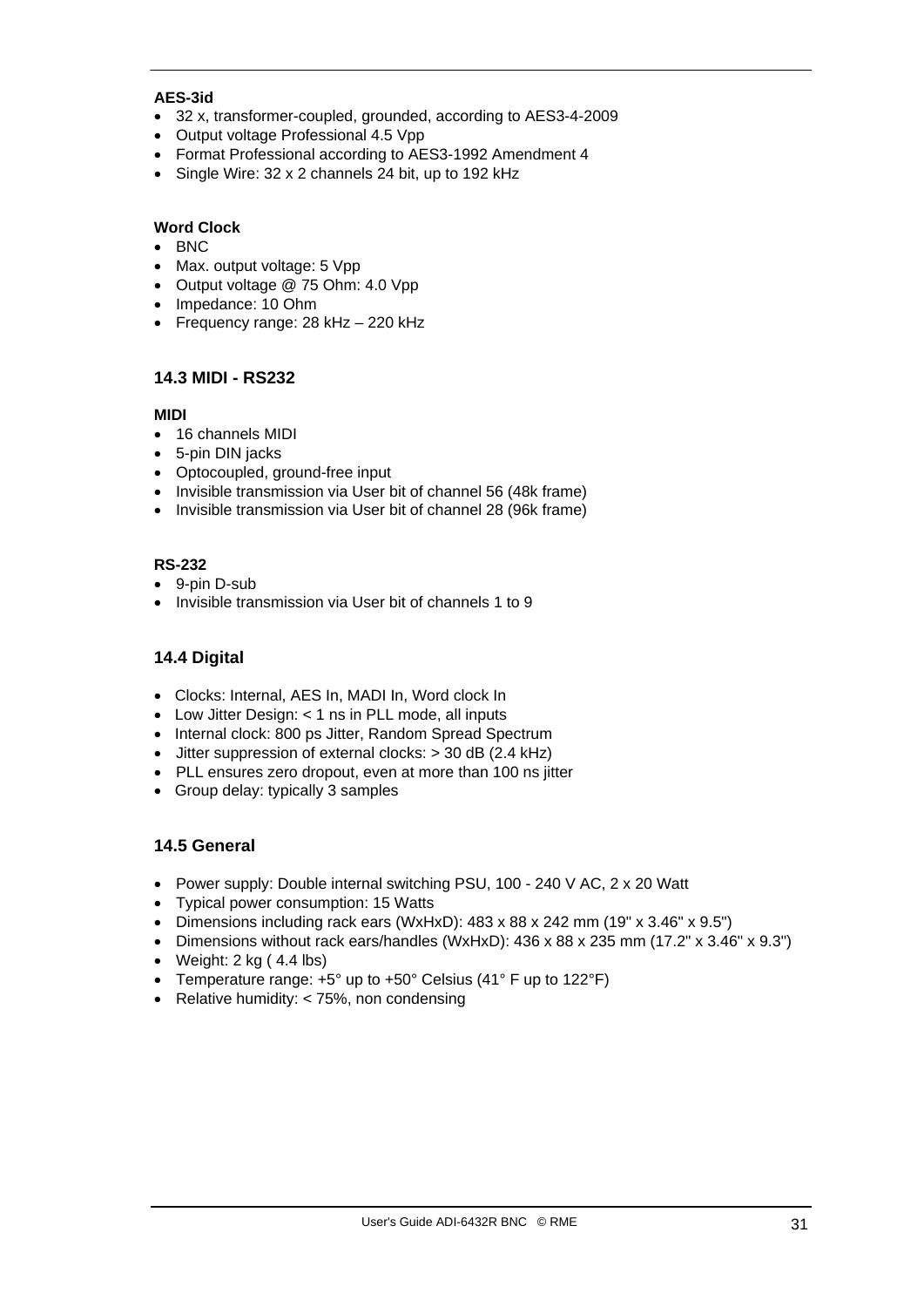#### **14.6 Firmware**

The ADI-6432's main part has been realized using programmable logic. By re-programming of a little component called Flash-PROM, both function and behaviour of the unit can be changed at any time.

At the time of writing this manual, the unit is shipped with firmware 1.5. The firmware version is displayed after power on for about one second by the SYNC and AUDIO LEDs of the AES INPUT STATE section.

#### **14.7 Connector Pinout RS232**

The 9-pin D-Sub Connector is wired according to industry standard:

|         | $ \text{Signal} $ In $(Rx)$   Out $(Tx)$   GND |  |
|---------|------------------------------------------------|--|
| l D-sub |                                                |  |

Internally connected are pins 1 with 6 and 4, and pin 7 with 8.

#### **14.8 MADI User Bit Chart**

- RS-232: channels 1 to 9
- ADC: channel 19
- MIDI: channel 56 (48k) / 28 (96k)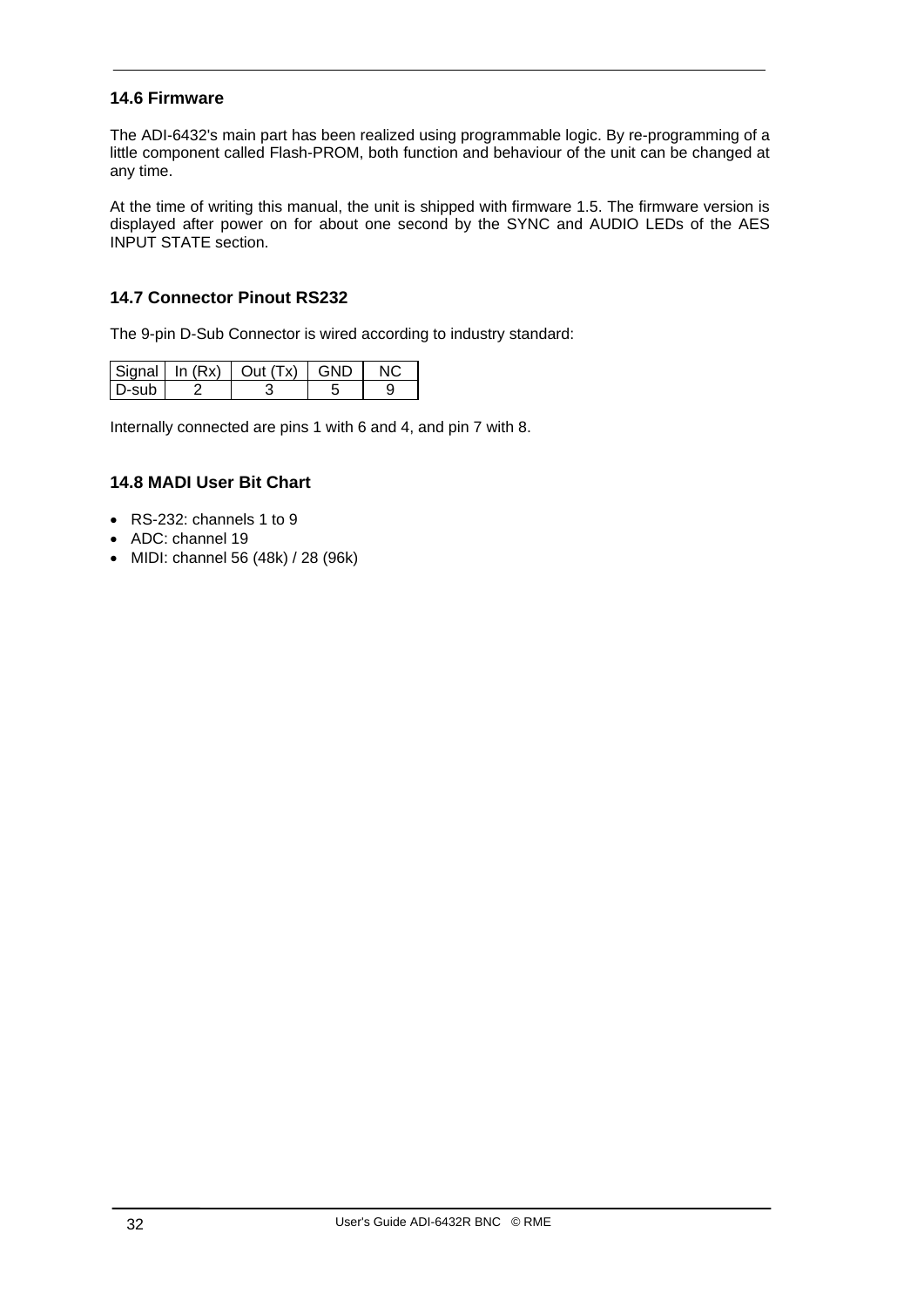#### **15. Technical Background**

#### **15.1 Terminology**

#### **Single Speed**

Sample rate range originally used in Digital Audio. Typical applications are 32 kHz (digital radio broadcast), 44.1 kHz (CD), and 48 kHz (DAT).

#### **Double Speed**

Doubles the original sample rate range, in order to achieve higher audio quality and improved audio processing. 64 kHz is practically never used, 88.2 kHz is quite rare in spite of certain advantages. 96 kHz is a common format. Sometimes called **Double Fast**.

#### **Quad Speed**

Controversially discussed way of ensuring hi-end audio quality and processing by quadrupling the sample frequency. 128 kHz is non-existent, 176.4 kHz is rare, if at all then 192 kHz is used, e.g. for DVD Audio.

#### **Single Wire**

Standard audio data transfer, where the audio signal's sample rate is equal to the rate of the digital signal. Used from 32 to 192 kHz. Sometimes called **Single Wide**.

#### **Double Wire**

Before 1998 there were no receiver/transmitter circuits available that could receive or transmit more than 48 kHz. Higher sample rates were transferred by splitting odd and even bits across the L/R channels of a single AES connection. This provides for twice the data rate, and hence twice the sample rate. A stereo signal subsequently requires two AES/EBU ports.

The Double Wire method is an industry standard today, however it has a number of different names, like **Dual AES**, **Double Wide**, **Dual Line** and **Wide Wire**. The AES3 specification uses the uncommon term *Single channel double sampling frequency mode*. When used with the ADAT format, the term S/MUX is commonly used.

Double Wire not only works with Single Speed signals, but also with Double Speed. As an example, Pro Tools HD, whose AES receiver/transmitter only work up to 96 kHz, uses Double Wire to transmit 192 kHz. Four channels of 96 kHz turn into two channels of 192 kHz.

#### **Quad Wire**

Similar to Double Wire, with samples of one channel spread across four channels. This way single speed devices can transmit up to 192 kHz, but need two AES/EBU ports to transmit one channel. Also called **Quad AES**.

#### **S/MUX**

Since the ADAT hardware interface is limited to Single Speed, the Double Wire method is used for sample rates up to 96 kHz, but usually referred to as S/MUX (Sample Multiplexing). An ADAT port supports four channels this way.

#### **S/MUX4**

The Quad Wire method allows to transmit two channels at up to 192 kHz via ADAT. The method is referred to as S/MUX4.

Note: All conversions of the described methods are lossless. The existing samples are just spread or re-united between the channels.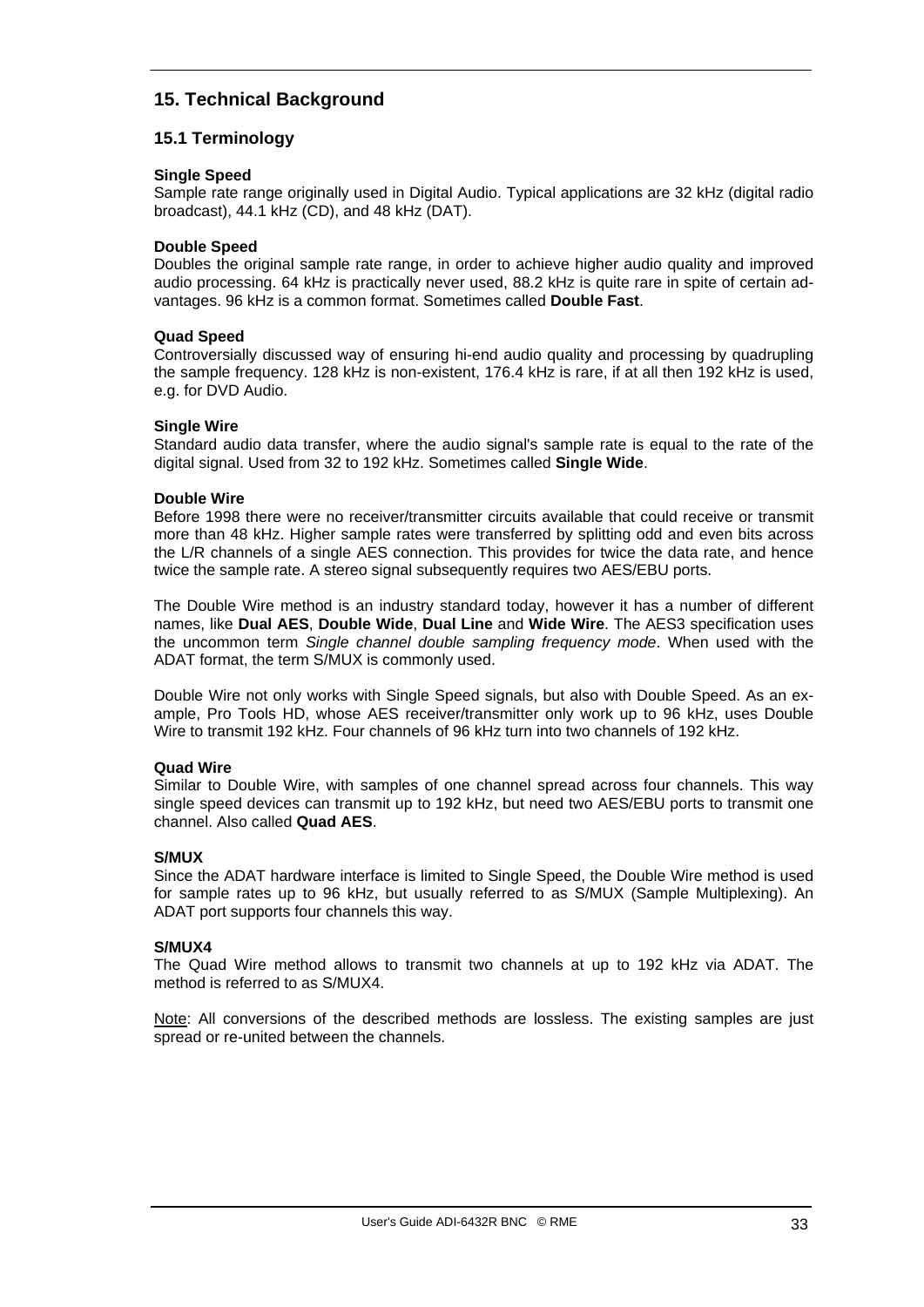#### **15.2 Lock, SyncCheck and SyncAlign**

Digital signals consist of a carrier and the data. If a digital signal is applied to an input, the receiver has to synchronize to the carrier clock in order to read the data correctly. To achieve this, the receiver uses a PLL (Phase Locked Loop). As soon as the receiver meets the exact frequency of the incoming signal, it is locked. This **Lock** state remains even with small changes of the frequency, because the PLL tracks the receiver's frequency.

If an AES signal is applied to the ADI-6432, the corresponding SYNC LED starts flashing. The unit indicates LOCK, i. e. a valid input signal (in case the signal is also in sync, the LED is constantly lit, see below).

Unfortunately, LOCK does not necessarily mean that the received signal is correct with respect to the clock which processes the read out of the embedded data. Example [1]: The ADI-6432 is set to 44.1 kHz internal clock, and a CD-Player is connected to input AES1. The corresponding LED will start flashing immediately, but the CD-Player's sample rate is generated internally, and thus slightly higher or lower than the ADI-6432's internal sample rate. Result: When reading out the data, there will frequently be read errors that cause clicks and drop outs.

Also when using multiple inputs, a simple LOCK is not sufficient. The above described problem can be solved elegantly by setting the ADI-6432 from internal clock to AES (its internal clock will then be the clock delivered by the CD-Player). But in case a DAT recorder is connected as a second source, there will again be a slight difference in the sample rate, and therefore clicks and drop outs [2].

In order to display those problems optically at the device, the ADI-6432 includes **SyncCheck**. It checks all clocks used for *synchronicity*. If they are not synchronous to each other (i. e. absolutely identical), the SYNC LED of the asynchronous input flashes. In example 1 it would have been obvious that the SYNC AES1 LED kept on flashing after connecting the CD-Player. In example 2, SYNC AES1 would be constantly lit, but the SYNC LED of the input used by the DAT would be flashing.

In practice, SyncCheck allows for a quick overview of the correct configuration of all digital devices. This way one of the most difficult and error-prone topics of the digital studio world finally becomes easy to handle.

A special problem occurs with devices offering several AES or SPDIF inputs. While with MADI all 64 channels share the same clock base, with AES there are several completely independent receivers with their own PLLs and data buffers. Therefore a random error of  $\pm$  1 sample difference between the stereo pairs can occur. The ADI-6432's exclusive **SyncAlign** technology avoids this effect and guarantees sample synchronicity among all four stereo channels.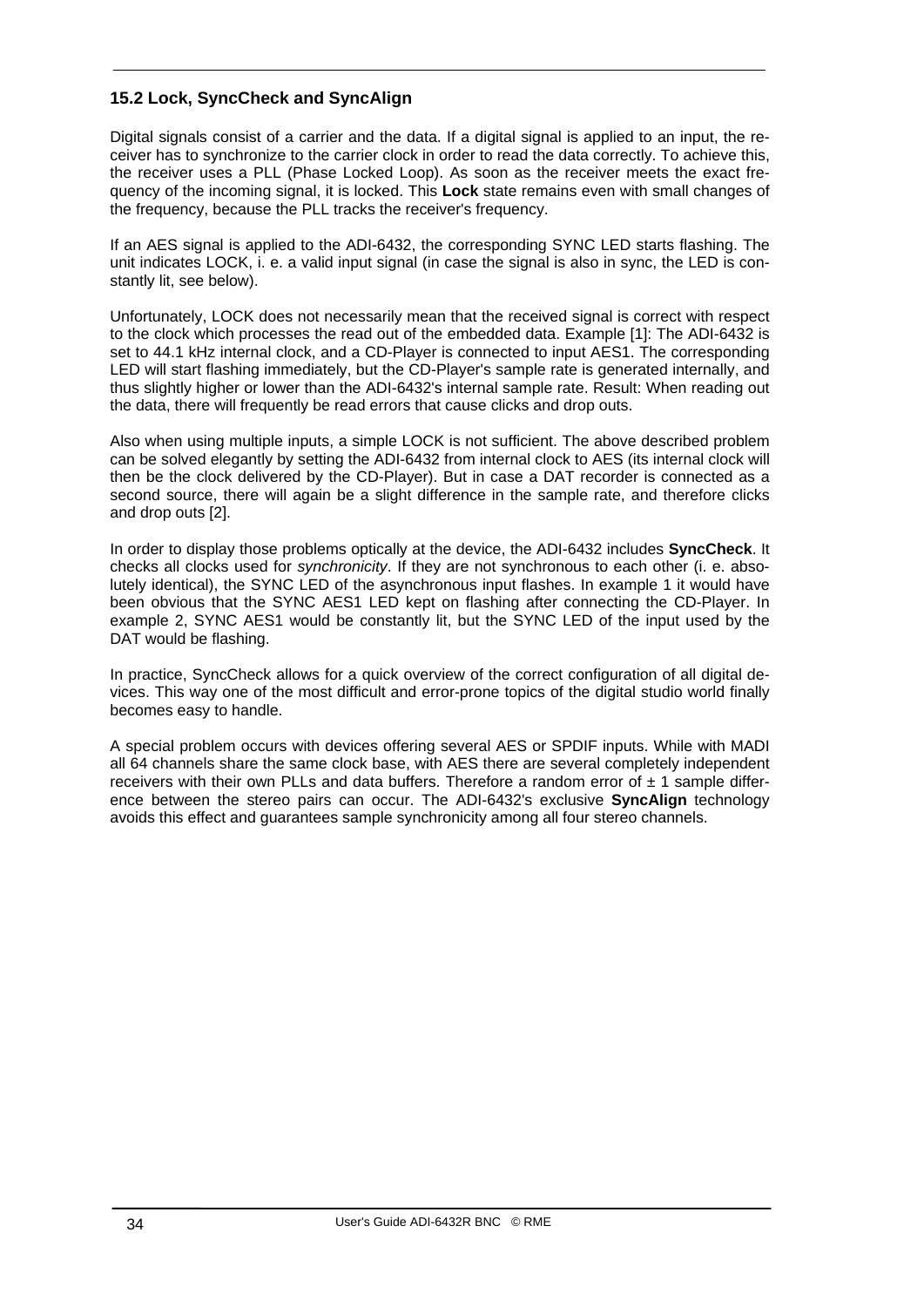#### **15.3 MADI Basics**

MADI, the serial **M**ultichannel **A**udio **D**igital **I**nterface, has been defined already in 1989 as an extension of the existing AES3 standard following several manufacturers' wish. The format also known as AES/EBU, a balanced bi-phase signal, is limited to two channels. Simply put, MADI contains 28 of those AES/EBU signals in serial, i. e. after one another, and the sample rate can still even vary by +/-12.5%. The limit which cannot be exceeded is a data rate of 100 Mbit/s.

Because an exact sampling frequency is used in most cases, the 64 channel mode was introduced officially in 2001. It allows for a maximum sample rate of 48 kHz + ca. 1%, corresponding to 32 channels at 96 kHz, without exceeding the maximum data rate of 100 Mbit/s. The effective data rate of the port is 125 Mbit/s due to additional coding.

Older devices understand and generate only the 56 channel format. Newer devices often work in the 64 channel format, but offer still no more than 56 audio channels. The rest is being eaten up by control commands for mixer settings etc. The ADI-6432 shows that this can be done in a much better way, with an invisible transmission of 16 MIDI channels plus serial RS232 data stream, and the 64-channel MADI signal still being 100% compatible.

For the transmission of the MADI signal, proved methods known from network technology were applied. Most people know unbalanced (coaxial) cables with 75 Ohms BNC plugs, they are not expensive and easy to get. The optical interface is much more interesting due to its complete galvanic separation, but for many users it is a mystery, because very few have ever dealt with huge cabinets full of professional network technology. Therefore here are some explanations regarding 'MADI optical'.

- The cables used are standard in computer network technology. They are thus not at all expensive, but unfortunately not available in every computer store.
- The cables have an internal fibre of only 50 or 62.5 um diameter and a coating of 125 um. They are called network cables 62.5/125 or 50/125, the former mostly being blue and the latter mostly being orange. Although in many cases not clearly labelled, these are always (!) glass fibre cables. Plastic fibre cables (POF, plastic optical fibre) can not be manufactured in such small diameters.
- The plugs used are also an industry standard and called SC. Please don't mix them up with ST connectors, which look similar to BNC connectors and are being screwed. Plugs used in the past (MIC/R) were unnecessarily big and are not being used any longer.
- The cables are available as a duplex variant (2 cables being glued together) or as a simplex variant (1 cable). The ADI-6432's opto module supports both variants.
- The transmission uses the multimode technique which supports cable lengths of up to almost 2 km. Single mode allows for much longer distances, but it uses a completely different fibre (8 µm). By the way, due to the wave-length of the light being used (1300 nm), the optical signal is invisible to the human eye.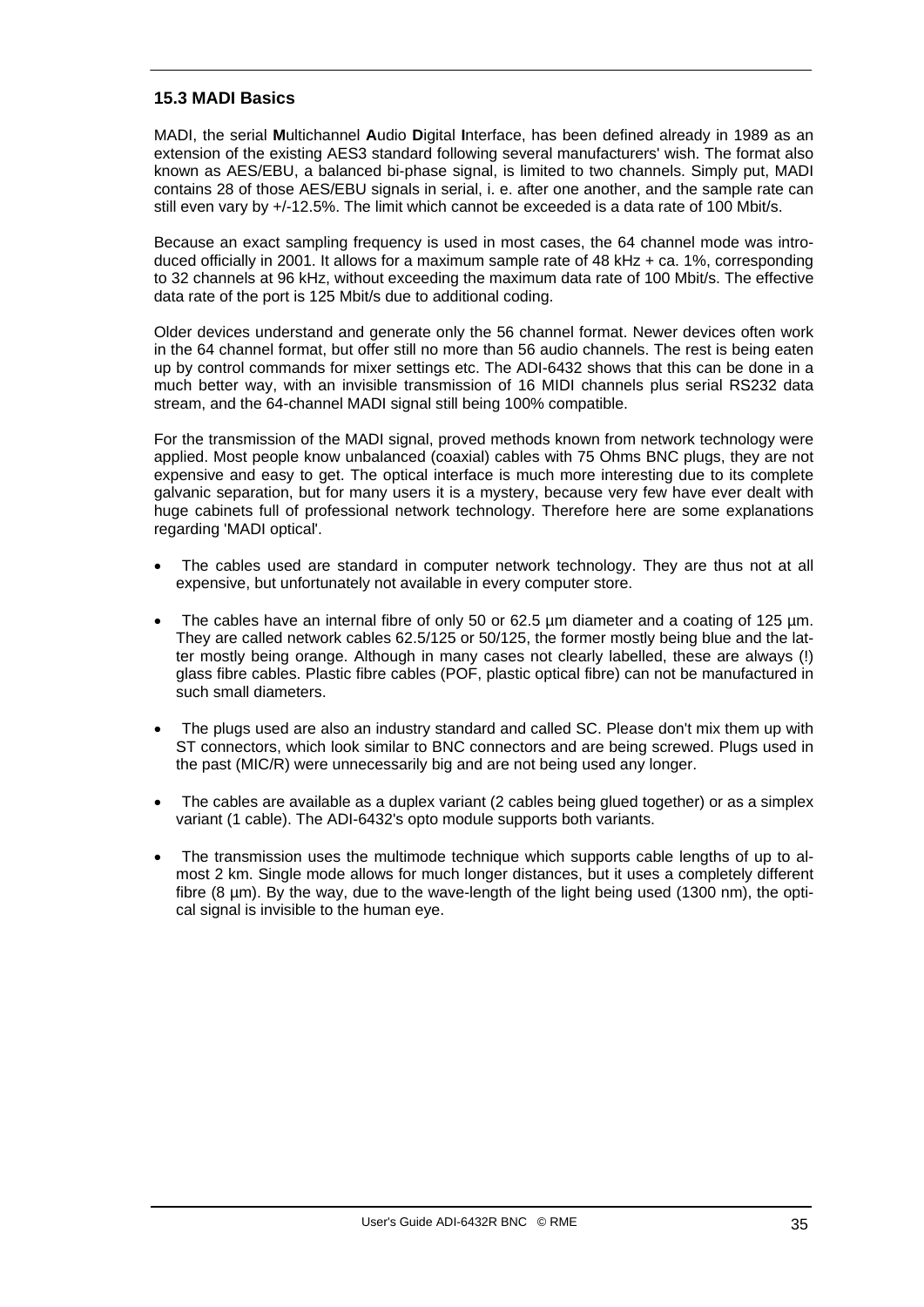#### **15.4 SteadyClock**

The SteadyClock technology of the ADI-6432 guarantees an excellent performance in all clock modes. Its highly efficient jitter suppression refreshes and cleans up any clock signal, and provides it as reference clock at the word clock output.

Usually a clock section consists of an analog PLL for external synchronization and several quartz oscillators for internal synchronisation. SteadyClock requires only one quartz, using a frequency not equalling digital audio. Latest circuit designs like hi-speed digital synthesizer, digital PLL, 100 MHz sample rate and analog filtering allow RME to realize a completely newly developed clock technology, right within the FPGA at lowest costs. The clock's performance exceeds even professional expectations. Despite its remarkable features, SteadyClock reacts quite fast compared to other techniques. It locks in fractions of a second to the input signal, follows even extreme varipitch changes with phase accuracy, and locks directly within a range of 28 kHz up to 200 kHz.

SteadyClock has originally been developed to gain a stable and clean clock from the heavily jittery MADI data signal. The embedded MADI clock suffers from about 80 ns jitter, caused by the time resolution of 125 MHz within the format. Common jitter values for other devices are 5 ns, while a very good clock will have less than 2 ns.

The picture to the right shows the MADI input signal with 80 ns of jitter (top graph, yellow). Thanks to Steady-Clock this signal turns into a clock with less than 2 ns jitter (lower graph, blue).

Using the other input sources of the ADI-6432, word clock and AES, you'll most probably never experience such high jitter values. But SteadyClock is not only ready for them, it would handle them just on the fly.

The screenshot to the right shows an extremely jittery word clock signal of about 50 ns jitter (top graph, yellow). Again SteadyClock provides an extreme clean-up. The filtered clock shows less than 2 ns jitter (lower graph, blue).





The cleaned and jitter-freed signal can be used as reference clock for any application, without any problem. The signal processed by SteadyClock is of course not only used internally, but also available at the ADI-6432's word clock output. It is also used to clock the digital outputs MADI and AES.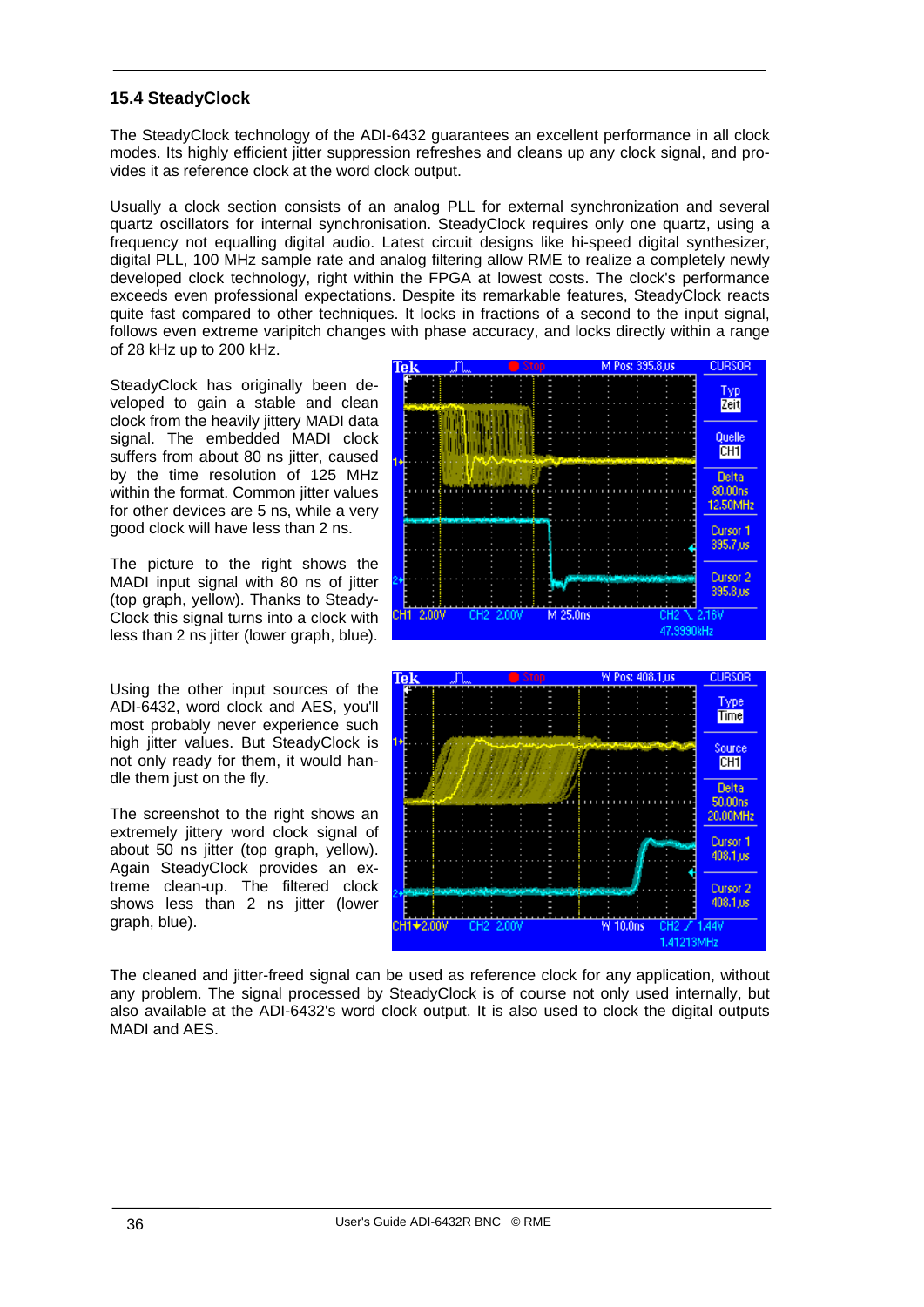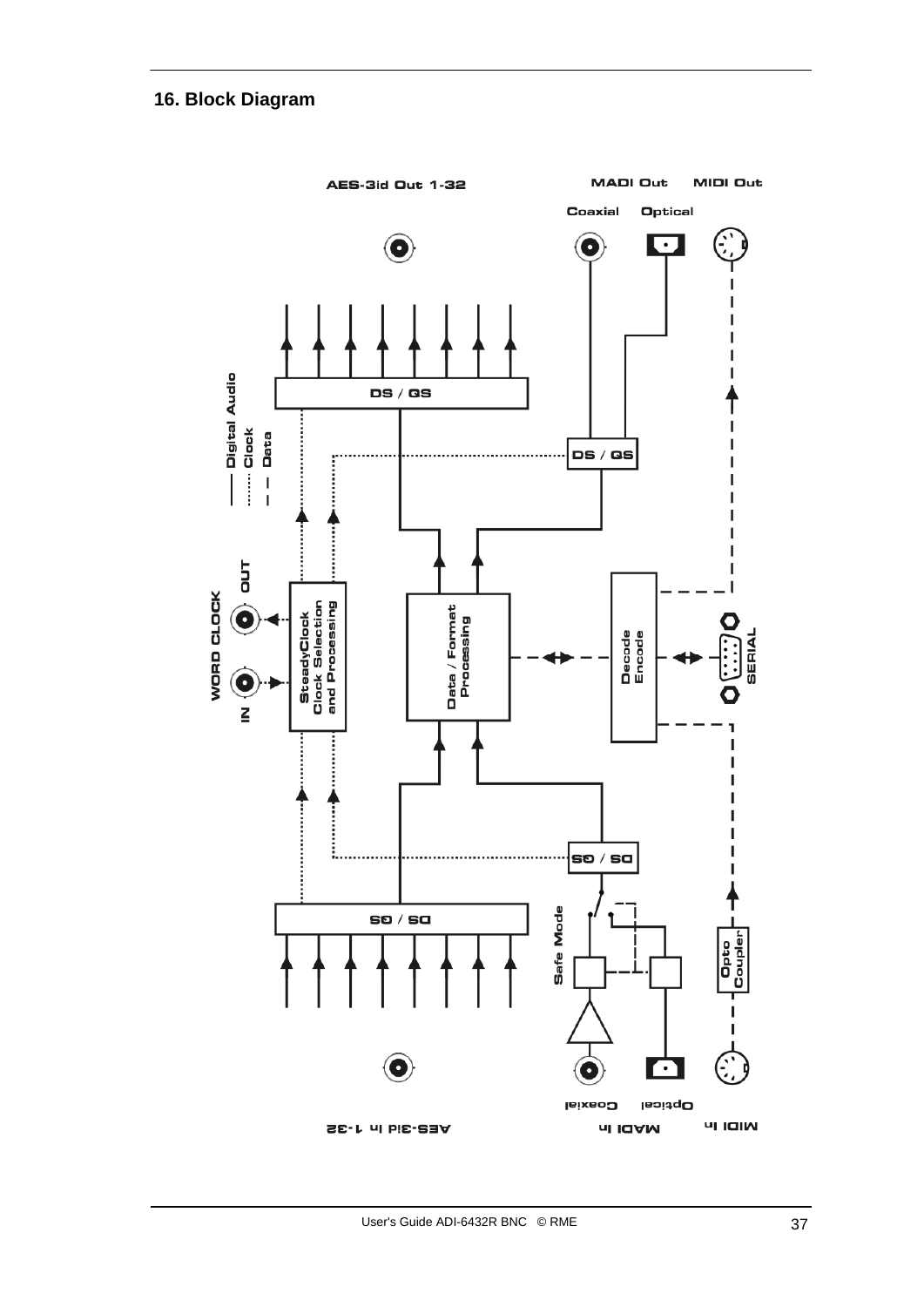#### **17. MIDI Implementation Chart ADI-6432**

#### **17.1 Basic SysEx Format**

| Value            | Name                                 |
|------------------|--------------------------------------|
| F <sub>0</sub> h | SysEx header                         |
| 00h 20h 0Dh      | MIDITEMP manufacturer ID             |
| 63h              | Model ID (ADI-6432)                  |
| 00h7Eh, 7Fh      | Device ID. 7Fh = broadcast (all IDs) |
| mm               | Message type                         |
| nn               | Parameter number (see table 1)       |
| oo               | Data byte                            |
| F7h              | EOX                                  |
|                  |                                      |

#### **17.2 Message Types**

| Value | Name           |
|-------|----------------|
| 10h   | Request value  |
| 20h   | Set value      |
| 30h   | Value response |

#### **Request Value**

Format: F0 00 20 0D 63 (dev ID) 10 F7

This string triggers a complete dump of all value response data bytes.

#### **Value Response**

After being triggered by receiving a request value command, device sends a string of all value response data bytes. Message type is set to 30h.

#### **Set Value**

Sets any number of parameters. nn / oo can be repeated freely.

#### **17.3 MADI Input State – Redundancy Mode**

The MADI input can be BNC or optical. When the ADI-6432 enters Redundancy mode, it uses the other input, although not chosen and signalled by the MADI input select byte. See below table.

| <b>MADI Input Select</b> | <b>MADI Input State</b> | Actual input in use |
|--------------------------|-------------------------|---------------------|
| $0 = BNC$                | $0 =$ normal operation  | <b>BNC</b>          |
| $1 = Optical$            | $0 =$ normal operation  | Optical             |
| $0 = BNC$                | $1 = Redundancy mode$   | Optical             |
| $1 = Optical$            | $1 = Redundancy mode$   | <b>BNC</b>          |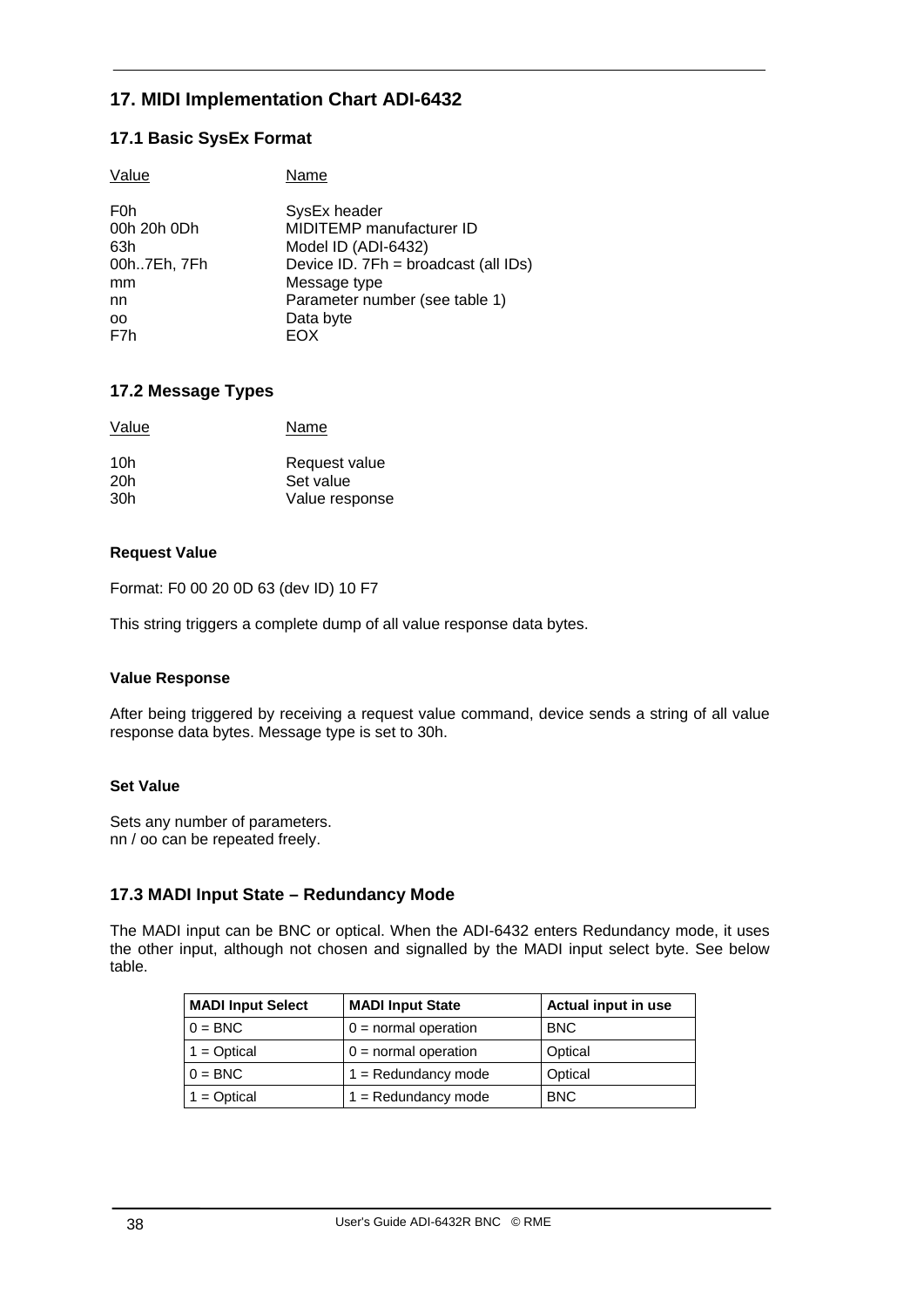#### **17.4 Table**

|     |                |                      | Set   | Value |                                              |
|-----|----------------|----------------------|-------|-------|----------------------------------------------|
| No. | No.            | Name                 | Value |       | Resp. Data bytes                             |
|     |                |                      |       |       |                                              |
| 00h | 0              | settings byte 1      | X     | X     | hex coded value of byte (see below)          |
| 01h | $\overline{1}$ | settings byte 2      | X     | x     | hex coded value of byte (see below)          |
| 02h | 2              | info byte 1          |       | X     | hex coded value of byte (see below)          |
| 03h | 3              | info byte 2          |       | X     | hex coded value of byte (see below)          |
| 04h | 4              | info byte 3          |       | X     | hex coded value of byte (see below)          |
| 05h | 5              | MADI audio 14        |       | x     | bit $0.3$ = audio 14, bit 47 = 0             |
| 06h | 6              | MADI audio 58        |       | X     | bit $0.3$ = audio 5.8, bit $4.7 = 0$         |
| 07h | $\overline{7}$ | MADI audio 912       |       | X     | bit $0.3$ = audio 912, bit $4.7 = 0$         |
| 08h | 8              | MADI audio 1316      |       | X     | bit $0.3$ = audio 1316, bit 47 = 0           |
| 09h | 9              | MADI audio 1720      |       | X     | bit 03 = audio 1720, bit 47 = 0              |
| 0Ah | 10             | MADI audio 2124      |       | X     | bit $03$ = audio 2124, bit $47 = 0$          |
| 0Bh | 11             | MADI audio 2528      |       | X     | bit $0.3$ = audio 2528, bit $4.7 = 0$        |
| 0Ch | 12             | MADI audio 2932      |       | X     | bit $0.3$ = audio 2932, bit $4.7 = 0$        |
| 0Dh | 13             | AES lock 14          |       | X     | bit $0.3 = \text{lock } 1.4$ , bit $4.7 = 0$ |
| 0Eh | 14             | AES lock 5.8         |       | X     | bit $0.3$ = lock 58, bit $4.7 = 0$           |
| 0Fh | 15             | AES lock 912         |       | X     | bit $0.3$ = lock 912, bit $4.7 = 0$          |
| 10h | 16             | <b>AES lock 1316</b> |       | x     | bit $0.3$ = lock 1316, bit $4.7 = 0$         |
| 11h | 17             | AES lock 1720        |       | X     | bit $0.3$ = lock 1720, bit $4.7 = 0$         |
| 12h | 18             | AES lock 2124        |       | X     | bit $03$ = lock 2124, bit $47 = 0$           |
| 13h | 19             | <b>AES lock 2528</b> |       | X     | bit $0.3$ = lock 2528, bit $4.7 = 0$         |
| 14h | 20             | <b>AES lock 2932</b> |       | x     | bit $0.3$ = lock 2932, bit $4.7 = 0$         |
| 15h | 21             | AES sync 14          |       | X     | bit $0.3$ = sync 14, bit $4.7 = 0$           |
| 16h | 22             | AES sync 58          |       | X     | bit $0.3$ = sync 58, bit $4.7 = 0$           |
| 17h | 23             | AES sync 912         |       | X     | bit $0.3$ = sync $9.12$ , bit $4.7 = 0$      |
| 18h | 24             | AES sync 1316        |       | x     | bit 03 = sync 1316, bit 47 = 0               |
| 19h | 25             | AES sync 1720        |       | X     | bit $0.3$ = sync 1720, bit $4.7 = 0$         |
| 1Ah | 26             | AES sync 2124        |       | X     | bit $0.3$ = sync 2124, bit $4.7 = 0$         |
| 1Bh | 27             | AES sync 2528        |       | X     | bit 03 = sync 2528, bit 47 = 0               |
| 1Ch | 28             | AES sync 2932        |       | x     | bit $0.3$ = sync 2932, bit $4.7 = 0$         |
| 1Dh | 29             | AES audio 14         |       | X     | bit $0.3$ = audio 14, bit $4.7 = 0$          |
| 1Eh | 30             | AES audio 58         |       | x     | bit $0.3$ = audio 5.8, bit $4.7 = 0$         |
| 1Fh | 31             | AES audio 912        |       | X     | bit $0.3$ = audio 912, bit $4.7 = 0$         |
| 20h | 32             | AES audio 1316       |       | X     | bit $03$ = audio 1316, bit $47 = 0$          |
| 21h | 33             | AES audio 1720       |       | X     | bit $0.3$ = audio 1720, bit $4.7 = 0$        |
| 22h | 34             | AES audio 2124       |       | X     | bit $03$ = audio 2124, bit $47 = 0$          |
| 23h | 35             | AES audio 2528       |       | X     | bit $0.3$ = audio 2528, bit 47 = 0           |
| 24h | 36             | AES audio 2932       |       | X     | bit $0.3$ = audio 2932, bit $4.7 = 0$        |
| 25h | 37             | set device id        | X     |       | (request displays in header)                 |